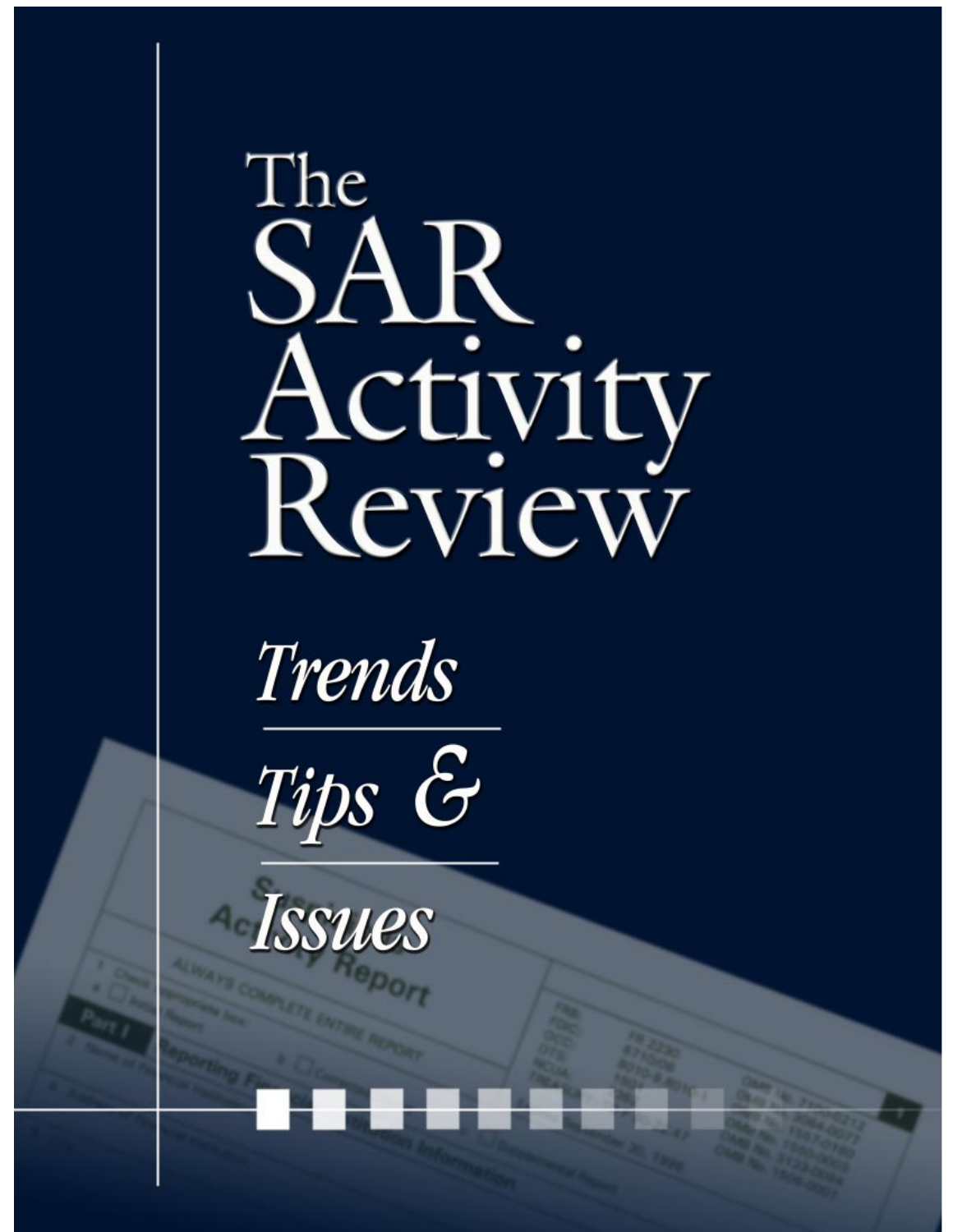

Trends

Tips &

Issues

Published under the auspices of the Bank Secrecy Act Advisory Group

October 2000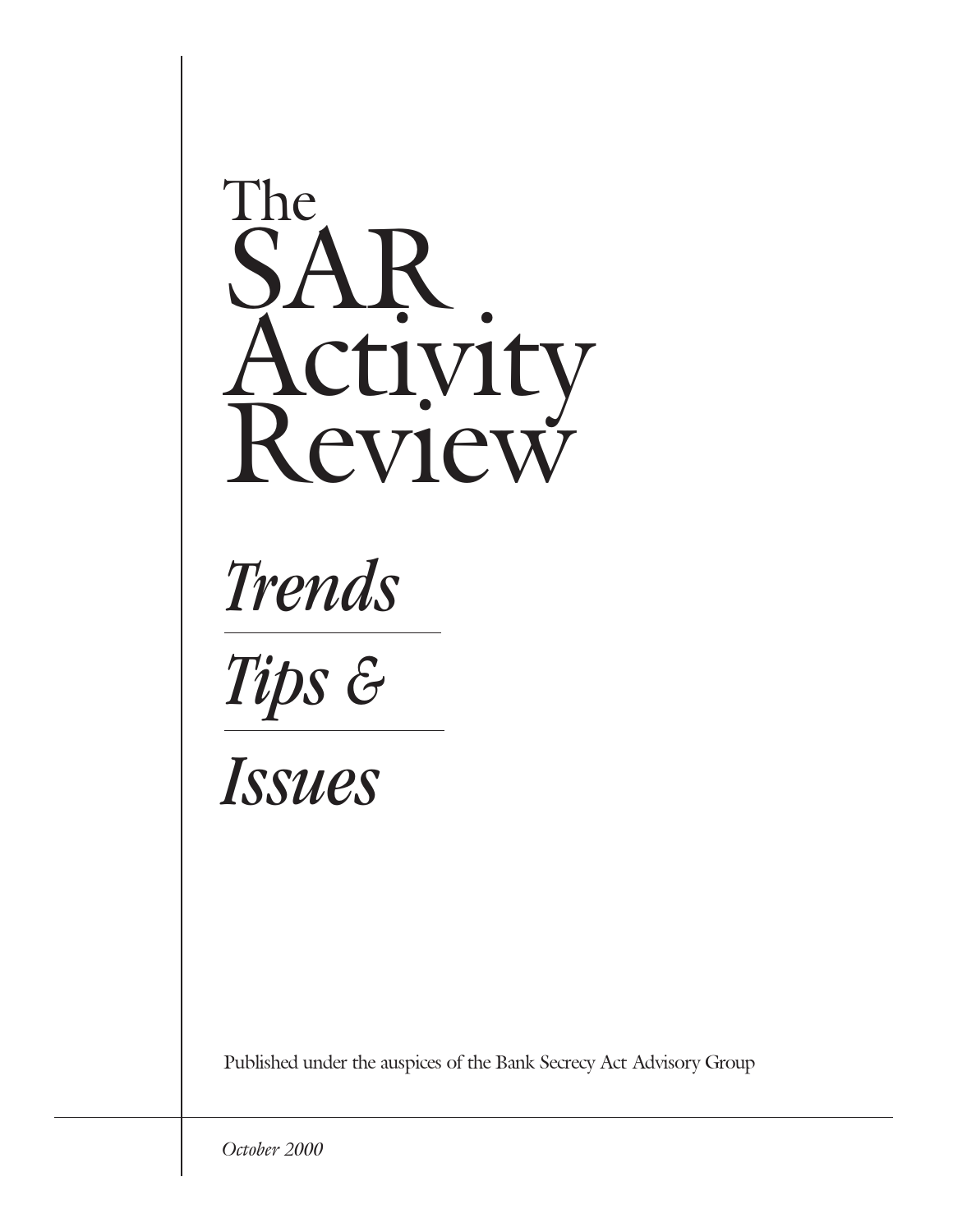## Table of Contents

| Section 2 – National Trends and Analyses  11            |
|---------------------------------------------------------|
| 1. Highlighted Trend  11                                |
| 2. Other Notable Trends  12                             |
| 3. Other SAR Analysis Issues  14                        |
|                                                         |
| Section 4 - Tips on SAR Form Preparation and Filing  24 |
|                                                         |
|                                                         |
|                                                         |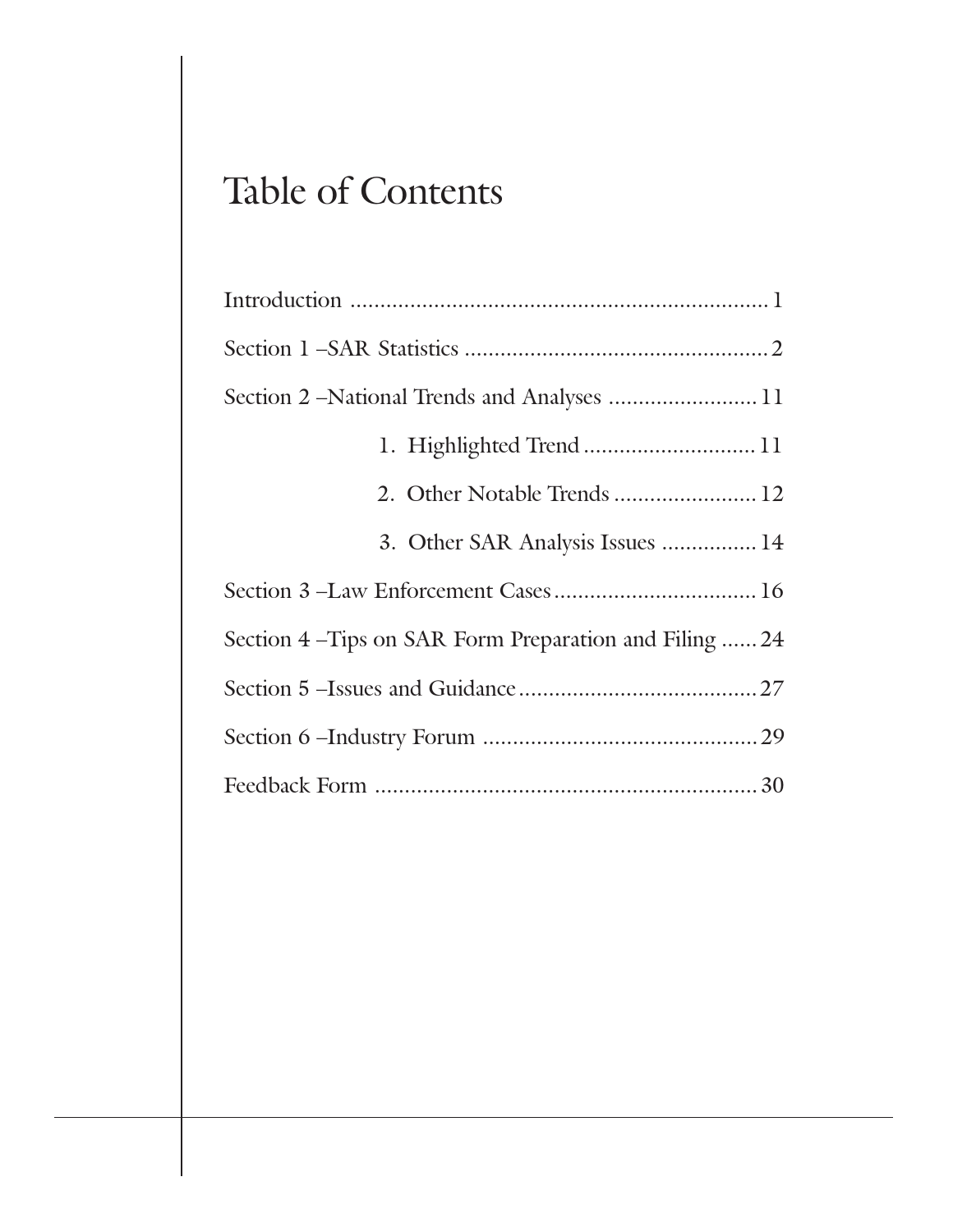## Introduction

The *SAR Activity Review—Trends, Tips and Issues* is the product of a continuing collaboration among the nation's financial institutions, federal law enforcement, and regulatory agencies to provide meaningful information about the preparation, use, and utility of Suspicious Activity Reports (SARs) filed by financial institutions.

This publication reflects the recognition of both the relevant government agencies and the nation's financial institutions of the desirability of a continuing public exchange of information about the SAR System and its results. These include, among others, the American Bankers Association; Independent Bankers Association; Independent Community Bankers of America; American Institute of Certified Public Accountants; Securities Industry Association; Non-Bank Funds Transmitters Group; Federal Reserve Board; Office of the Comptroller of the Currency; Federal Deposit Insurance Corporation; Office of Thrift Supervision; National Credit Union Administration; Federal Bureau of Investigation; U.S. Department of Justice's Asset Forfeiture and Money Laundering Section; U.S. Department of Justice's Criminal Division; U.S. Department of Treasury's Office of Enforcement; U.S. Customs Service; U.S. Secret Service; Internal Revenue Service; and Financial Crimes Enforcement Network.

The *SAR Activity Review* will be published semiannually in October and April, beginning in October 2000. Analytic reports, issue papers, and other publications related to or resulting from information contained in the *Review* may be published separately.

Questions, comments or other feedback concerning the *SAR Activity Review* will be most welcome. Where possible, Email contact points are provided for each section of the *Review*. A feedback sheet is included as the last page. Comments may also be addressed to either or both of the *SAR Activity Review* project co-chairpersons:

| John J. Byrne                                       | David M. Vogt                               |
|-----------------------------------------------------|---------------------------------------------|
| Senior Counsel & Compliance Mgr. Assistant Director |                                             |
| American Bankers Assoc.                             | <b>Financial Crimes Enforcement Network</b> |
| (ABA)                                               | (FinCEN)                                    |
| 1120 Connecticut Ave. NW                            | 2070 Chain Bridge Road, Suite 200           |
| Washington, DC 20036                                | Vienna, VA 22182                            |
| $(202)$ 663-5029 (phone)                            | $(703)$ 905-3525 (phone)                    |
| $(202)$ 828-5052 (fax)                              | $(703)$ 905-3698 (fax)                      |
| jbyrne@aba.com                                      | vogtd@fincen.treas.gov                      |
|                                                     |                                             |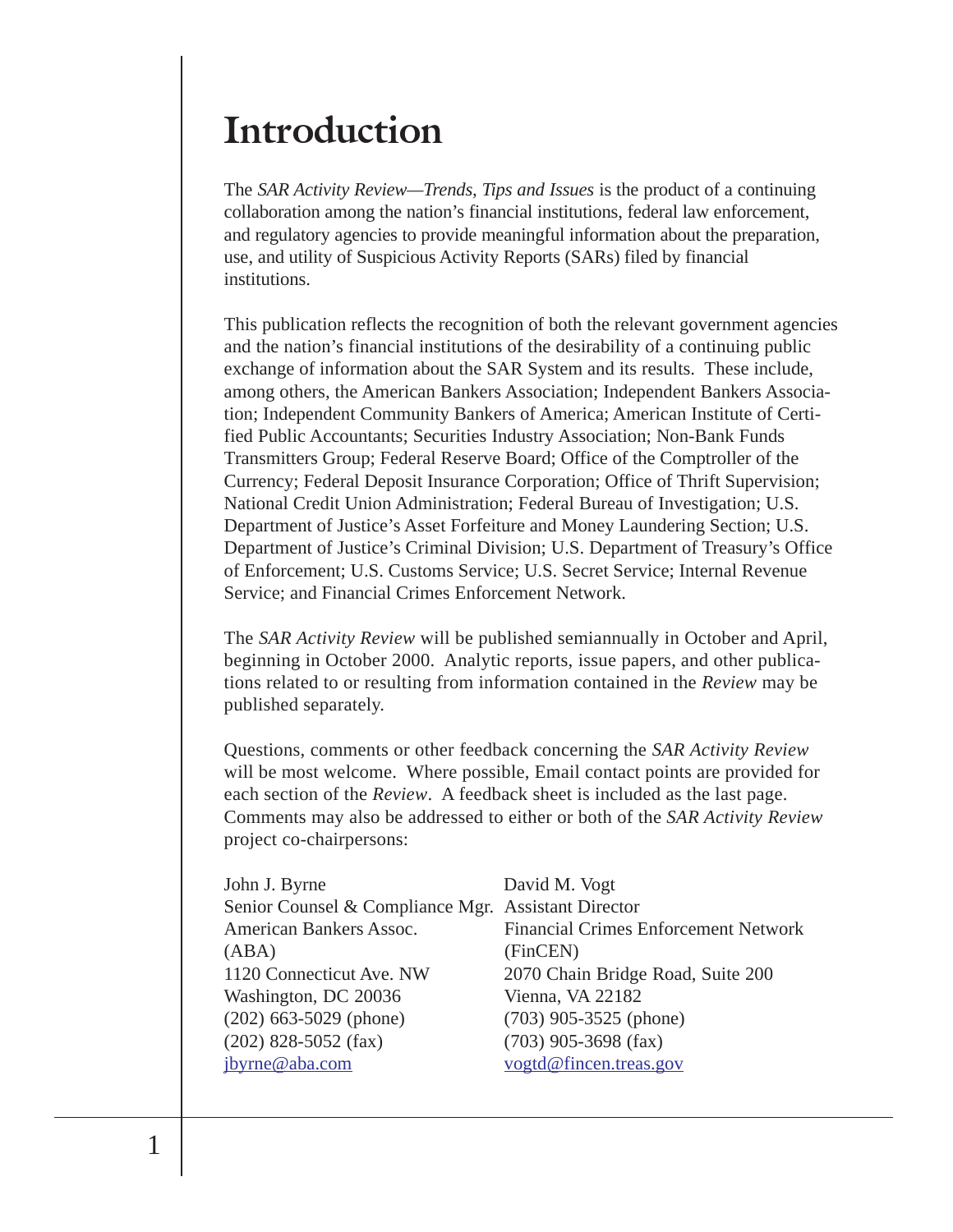### Section 1 Suspicious Activity Report Statistics<sup>1</sup> 1 April 1996 - 31 August 2000

The statistics on the following pages relate to SARs filed since April 1996 by depository institutions (i.e., banks, thrifts, and credit unions). A small part of the total volume relates to reports filed by affiliates of depository institutions or, in some cases, filed voluntarily by brokers and dealers in securities, money services businesses, or gaming businesses.

 **Note:** SAR data is continuously updated as additional forms are filed and processed. For this reason, there may be minor discrepancies between the statistical figures contained in various portions of this report.

| <b>Month</b>         |         |        | <b>Number of Filings</b> |         |             |
|----------------------|---------|--------|--------------------------|---------|-------------|
|                      | 1996    | 1997   | 1998                     | 1999    | 2000        |
| January              | 261     | 5794   | 7600                     | 8621    | 10789       |
| February             |         | 5522   | 7107                     | 9950    | 9910        |
| March                |         | 6967   | 8718                     | 10986   | 14923       |
| April                | 2022    | 7628   | 8293                     | 9759    | 11928       |
| May                  | 3315    | 6814   | 7646                     | 10625   | 13364       |
| June                 | 5756    | 6414   | 8163                     | 10715   | 13908       |
| July                 | 6882    | 6844   | 9061                     | 8759    | 12031       |
| August               | 6785    | 6930   | 7696                     | 10014   | 13500       |
| September            | 6139    | 7221   | 8625                     | 8735    |             |
| October              | 7269    | 7486   | 8223                     | 10049   |             |
| November             | 5060    | 6384   | 7577                     | 10540   |             |
| December             | 6297    | 7593   | 8223                     | 11753   |             |
| <b>Subtotal</b>      | 49,786  | 81,597 | 96,932                   | 120,506 | $100,353^3$ |
| <b>Total Filings</b> | 449,177 |        |                          |         |             |

|                                              | Chart 1 |  |
|----------------------------------------------|---------|--|
| $SAR$ Filings by Year <sup>2</sup> and Month |         |  |

<sup>1</sup> Statistics generated for this study were based on the Record Control Number of each record within the SAR system. Numeric discrepancies between total number of filings and the combined number of filings of States and/or territories is a result of multiple filers listed on one or more SARs.

2 SARs were erroneously filed for the years 1937 (1); 1988 (1); and 1994 (1).

<sup>3</sup> Represents those SARs currently in the system as of 31 August 2000.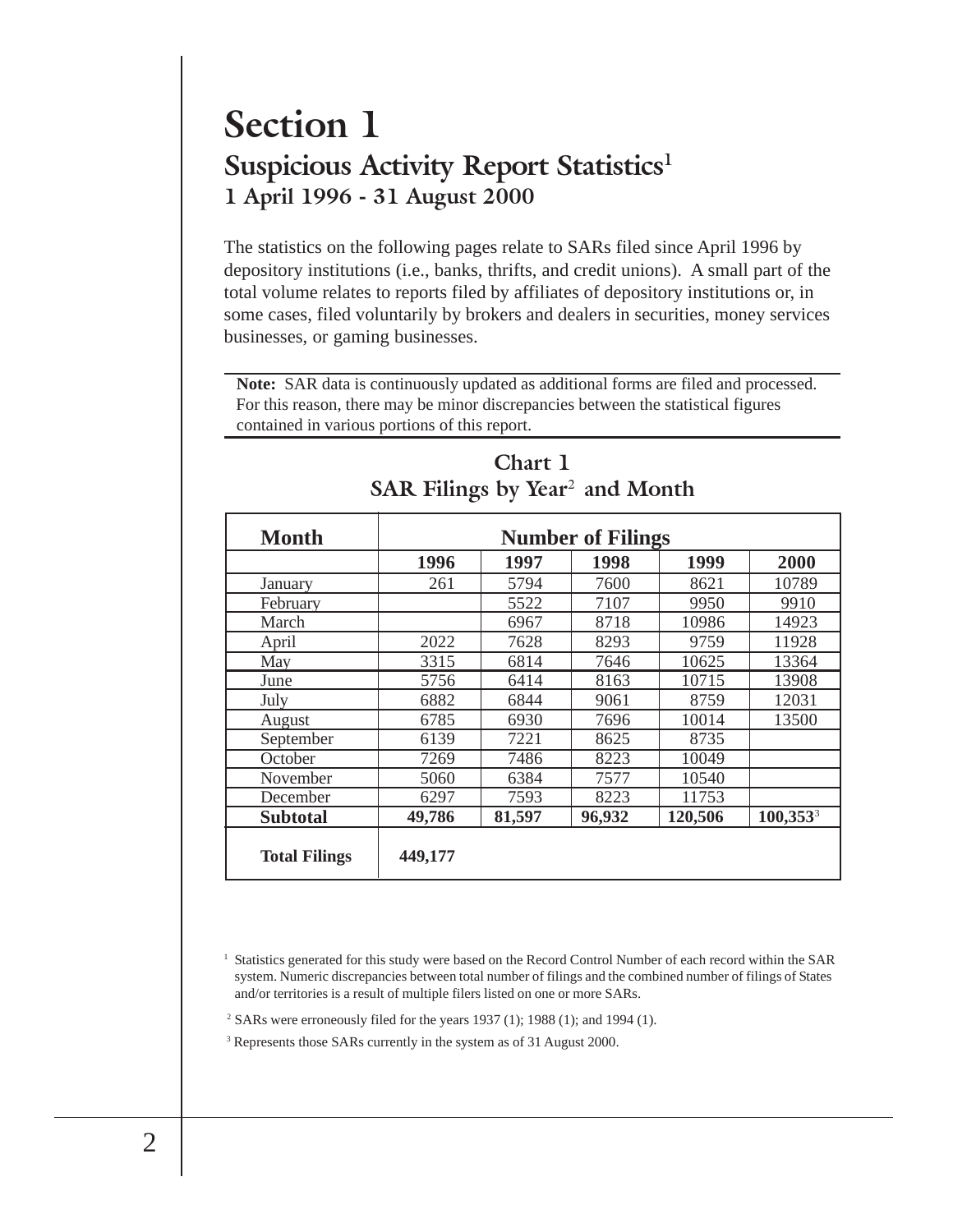| <b>State/Territory</b> |                  | <b>Total Filings</b> |                  |                |                   |  |
|------------------------|------------------|----------------------|------------------|----------------|-------------------|--|
|                        | 1996             | 1997                 | 1998             | 1999           | 2000 <sup>5</sup> |  |
| Alabama                | 352              | 451                  | 407              | 528            | 407               |  |
| Alaska                 | 63               | 59                   | 132              | 157            | 240               |  |
| American Samoa         | $\overline{2}$   |                      | $\overline{7}$   | $\overline{2}$ | 8                 |  |
| Arizona                | 1817             | 3100                 | 2428             | 2505           | 2494              |  |
| Arkansas               | 197              | 335                  | 298              | 430            | 325               |  |
| California             | 12217            | 18151                | 23370            | 25042          | 27354             |  |
| Colorado               | 844              | 1081                 | 1480             | 1702           | 1155              |  |
| Connecticut            | 398              | 785                  | 950              | 4449           | 3228              |  |
| Delaware               | 1097             | 1426                 | 1664             | 2006           | 1888              |  |
| District of Columbia   | 166              | 234                  | 281              | 285            | 292               |  |
| Fed. States Micronesia | 1                | 3                    | 3                | 1              |                   |  |
| Florida                | 3971             | 6637                 | 7131             | 7969           | 6642              |  |
| Georgia                | 869              | 1504                 | 1688             | 2205           | 1799              |  |
| Guam                   | 25               | 80                   | 56               | 84             | 55                |  |
| Hawaii                 | 390              | 535                  | 553              | 575            | 475               |  |
| Idaho                  | 106              | 155                  | 124              | 186            | 262               |  |
| Illinois               | 1471             | 2768                 | 2899             | 3866           | 3112              |  |
| Indiana                | 556              | 769                  | 969              | 1186           | 881               |  |
| Iowa                   | $\overline{251}$ | 363                  | 326              | 427            | 288               |  |
| Kansas                 | 254              | 284                  | $\overline{363}$ | 555            | $\overline{305}$  |  |
| Kentucky               | 262              | 388                  | 426              | 754            | 516               |  |
| Louisiana              | 480              | 594                  | 714              | 926            | 1311              |  |
| Maine                  | 115              | 186                  | 194              | 213            | 147               |  |
| Marshall Islands       |                  |                      |                  | 1              |                   |  |
| Maryland               | 615              | 937                  | 1201             | 1537           | 1371              |  |
| Massachusetts          | 857              | 1402                 | 1848             | 213            | 1929              |  |
| Michigan               | 1119             | 1717                 | 1858             | 2753           | 2377              |  |
| Minnesota              | 950              | 2263                 | 2212             | 2513           | 1866              |  |
| Mississippi            | 152              | $\overline{251}$     | 222              | 283            | $\overline{343}$  |  |
| Missouri               | 604              | 960                  | 1153             | 1215           | 922               |  |
| Montana                | 71               | 107                  | 101              | 156            | 130               |  |
| Nebraska               | 178              | 248                  | 316              | 371            | 391               |  |
| Nevada                 | 662              | 1488                 | 2009             | 2062           | 2135              |  |
| New Hampshire          | 244              | 503                  | 419              | 573            | 255               |  |
| New Jersey             | 888              | 1536                 | 2437             | 3450           | 2536              |  |

Chart 2 SAR Filings<sup>4</sup> by States & Territories (Matrix)

<sup>4</sup> SARs were erroneously filed for the years 1937 (1-GA); 1988 (1); and 1994 (1-CA).

<sup>5</sup> Represents those SARs currently in the system as of 31 August 2000.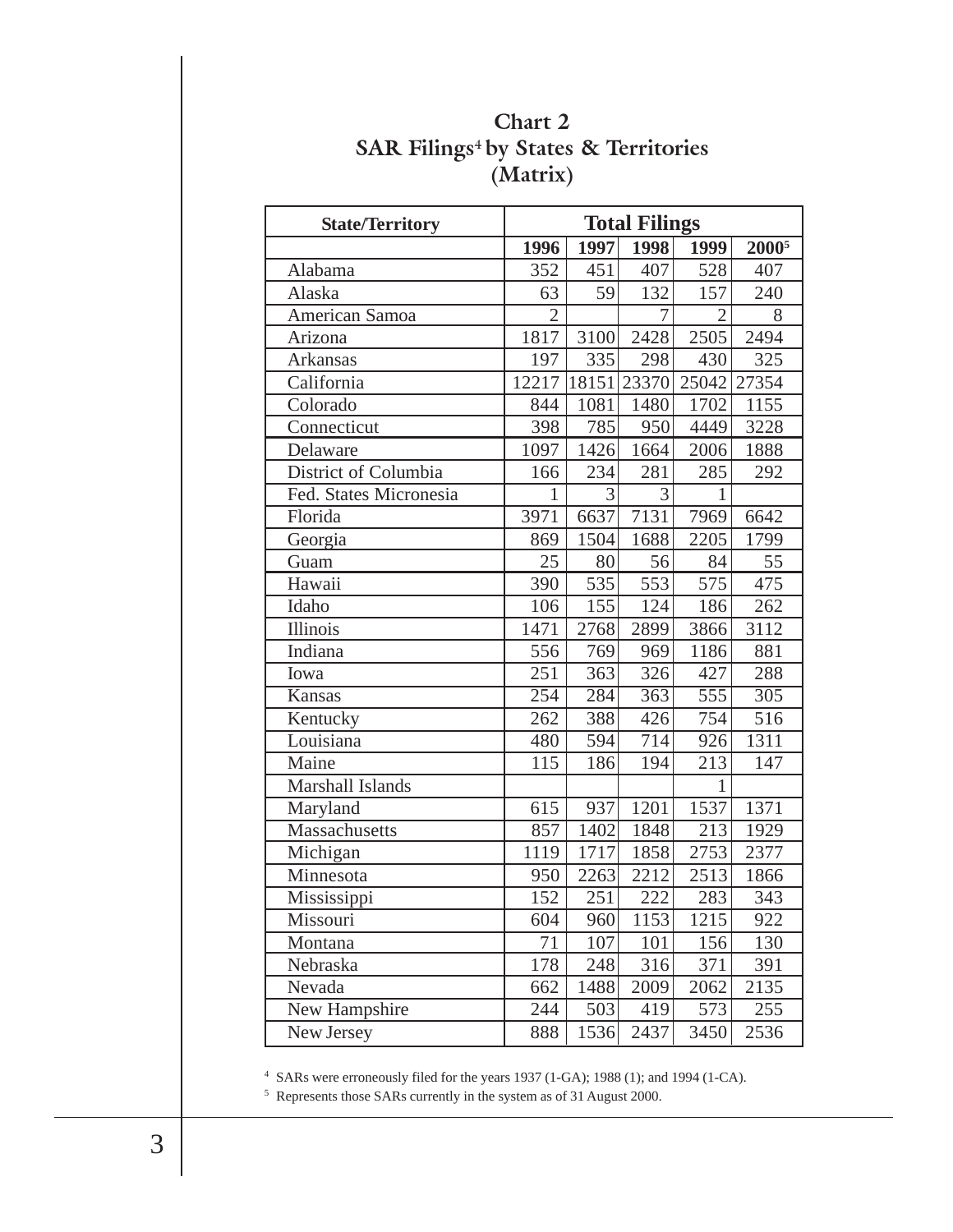| <b>State/Territory</b>     | <b>Total Filings</b> |                   |       |                |                  |
|----------------------------|----------------------|-------------------|-------|----------------|------------------|
| New Mexico                 | 220                  | 237               | 286   | 314            | 247              |
| New York                   | 5259                 | 9679              | 13441 | 17931          | 11710            |
| North Carolina             | 893                  | 1625              | 2119  | 2392           | 2042             |
| North Dakota               | 42                   | 215               | 213   | 122            | 148              |
| Northern Mariana Islands   | 22                   | 5                 | 13    | 33             | 42               |
| Ohio                       | 903                  | 1721              | 2230  | 2297           | 1897             |
| Oklahoma                   | 379                  | 497               | 506   | 698            | 525              |
| Oregon                     | 555                  | $\overline{1}129$ | 1201  | 1807           | $\frac{1}{1699}$ |
| Overseas                   | 12                   | 39                | 7     | $\overline{2}$ | 19               |
| Pennsylvania               | 1452                 | 2482              | 2544  | 3571           | 2244             |
| Puerto Rico                | 146                  | 562               | 456   | 316            | 714              |
| Rhode Island               | 155                  | 290               | 285   | 503            | 314              |
| South Carolina             | 279                  | 563               | 640   | 669            | 473              |
| South Dakota               | 316                  | 430               | 574   | 675            | 163              |
| Tennessee                  | 525                  | 802               | 922   | 998            | 973              |
| Texas                      | 3805                 | 4906              | 6231  | 7606           | 6286             |
| <b>U.S. Virgin Islands</b> | 3                    | 8                 | 12    | 14             | 15               |
| Unknown/Blank              | 318                  | 205               | 28    | 26             | 17               |
| Utah                       | 374                  | 882               | 1114  | 1384           | 1476             |
| Vermont                    | 55                   | 91                | 68    | 58             | 44               |
| Virginia                   | 598                  | 1206              | 1564  | 1537           | 1221             |
| Washington                 | 753                  | 1766              | 2192  | 3147           | 2334             |
| West Virginia              | 109                  | 151               | 680   | 737            | 137              |
| Wisconsin                  | 360                  | 552               | 677   | 755            | 614              |
| Wyoming                    | 26                   | 43                | 54    | 40             | 37               |

Chart 2 (cont.)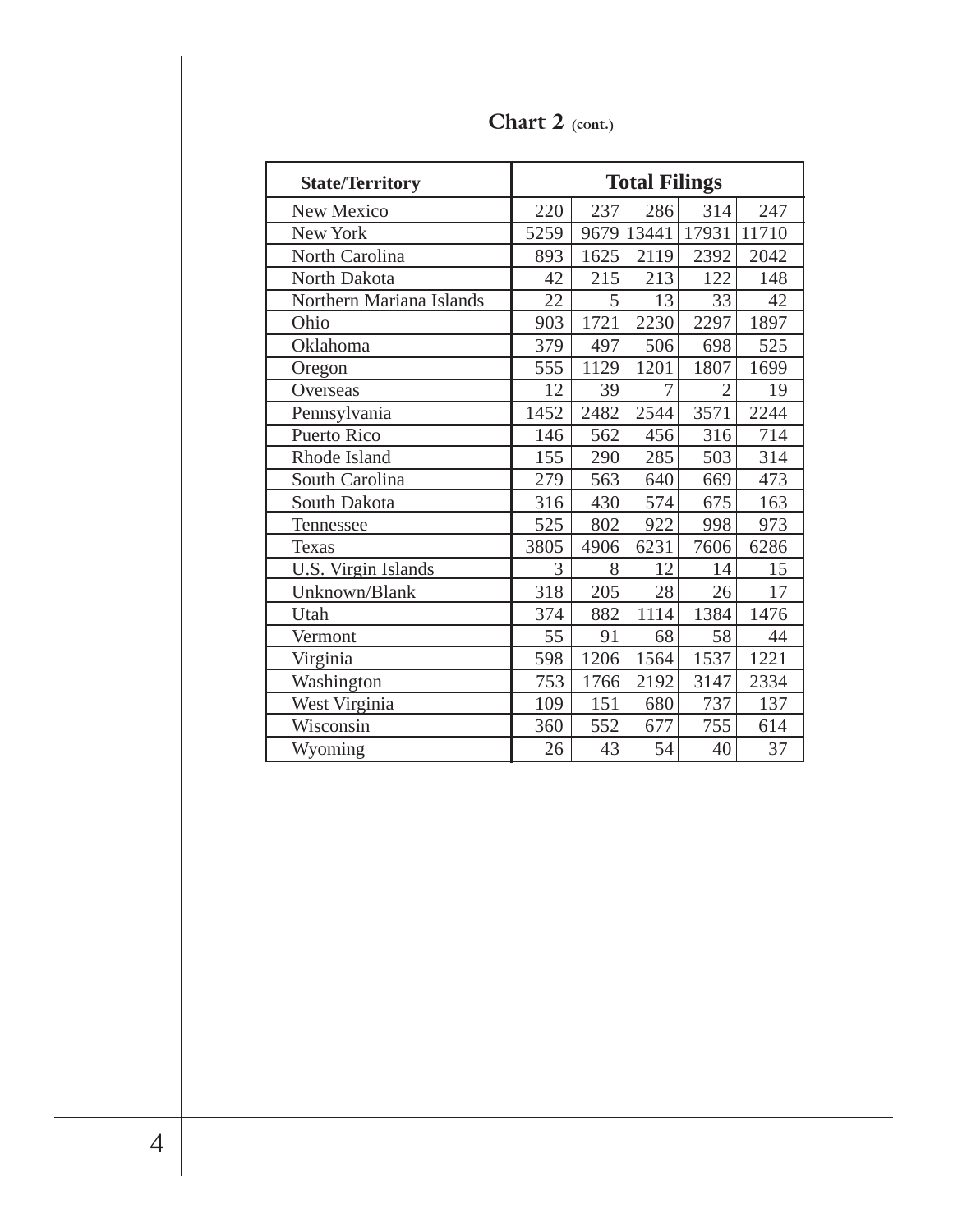| <b>Rank</b>             | <b>State/Territory</b> | <b>Filings</b><br>(Overall) | $\begin{array}{c} \textbf{Percentage}^6 \\ \textbf{(Overall)} \end{array}$ |
|-------------------------|------------------------|-----------------------------|----------------------------------------------------------------------------|
| $\mathbf{1}$            | California             | 106134                      | 23.5%                                                                      |
| $\overline{2}$          | New York               | 58020                       | 13%                                                                        |
| $\overline{3}$          | Florida                | 32350                       | 7.2%                                                                       |
| $\overline{\bf 4}$      | Texas                  | 28834                       | 6.5%                                                                       |
| $\overline{\mathbf{5}}$ | <b>Illinois</b>        | 14116                       | 3.15%                                                                      |
| $\overline{6}$          | Arizona                | 12344                       | 2.75%                                                                      |
| 7                       | Pennsylvania           | 12293                       | 2.75%                                                                      |
| $\overline{\mathbf{8}}$ | New Jersey             | 10847                       | 2.4%                                                                       |
| $\overline{9}$          | Washington             | 10192                       | 2.25%                                                                      |
| 10                      | Michigan               | 9824                        | 2.2%                                                                       |
| $\overline{11}$         | Connecticut            | 9810                        | 2.2%                                                                       |
| 12                      | Minnesota              | 9804                        | 2.2%                                                                       |
| $\overline{13}$         | North Carolina         | 9071                        | 2%                                                                         |
| $\overline{14}$         | Ohio                   | 9048                        | 2%                                                                         |
| $\overline{15}$         | Nevada                 | 8356                        | 1.85%                                                                      |
| $\overline{16}$         | Delaware               | 8081                        | 1.8%                                                                       |
| $\overline{17}$         | Georgia                | 8065                        | 1.8%                                                                       |
| $\overline{18}$         | Oregon                 | 6391                        | 1.4%                                                                       |
| $\overline{19}$         | Colorado               | 6262                        | 1.4%                                                                       |
| $\overline{20}$         | Massachusetts          | 6249                        | 1.4%                                                                       |
| $\overline{21}$         | Virginia               | 6126                        | 1.35%                                                                      |
| $\overline{22}$         | Maryland               | 5661                        | 1.25%                                                                      |
| $\overline{23}$         | Utah                   | 5230                        | 1.15%                                                                      |
| $\overline{24}$         | Missouri               | 4854                        | $\overline{1\%}$                                                           |
| $\overline{25}$         | Indiana                | 4361                        | Less than 1%                                                               |
| $\overline{26}$         | Tennessee              | 4220                        | Less than 1%                                                               |
| $\overline{27}$         | Louisiana              | 4025                        | Less than 1%                                                               |
| $\overline{28}$         | Wisconsin              | 2958                        | Less than 1%                                                               |
| <u>29</u>               | South Carolina         | 2624                        | Less than 1%                                                               |
| $\overline{30}$         | Oklahoma               | 2605                        | Less than 1%                                                               |
| $\overline{31}$         | Hawaii                 | 2528                        | Less than 1%                                                               |
| 32                      | Kentucky               | 2346                        | Less than 1%                                                               |
| $\overline{33}$         | <b>Puerto Rico</b>     | 2194                        | Less than 1%                                                               |
| $\overline{34}$         | <b>South Dakota</b>    | 2158                        | Less than 1%                                                               |
| $\overline{35}$         | Alabama                | 2145                        | Less than 1%                                                               |
| 36                      | New Hampshire          | 1994                        | Less than 1%                                                               |

Chart 3 SAR Filings Since 1996 Ranked by States & Territories

<sup>6</sup> All percentages are approximate.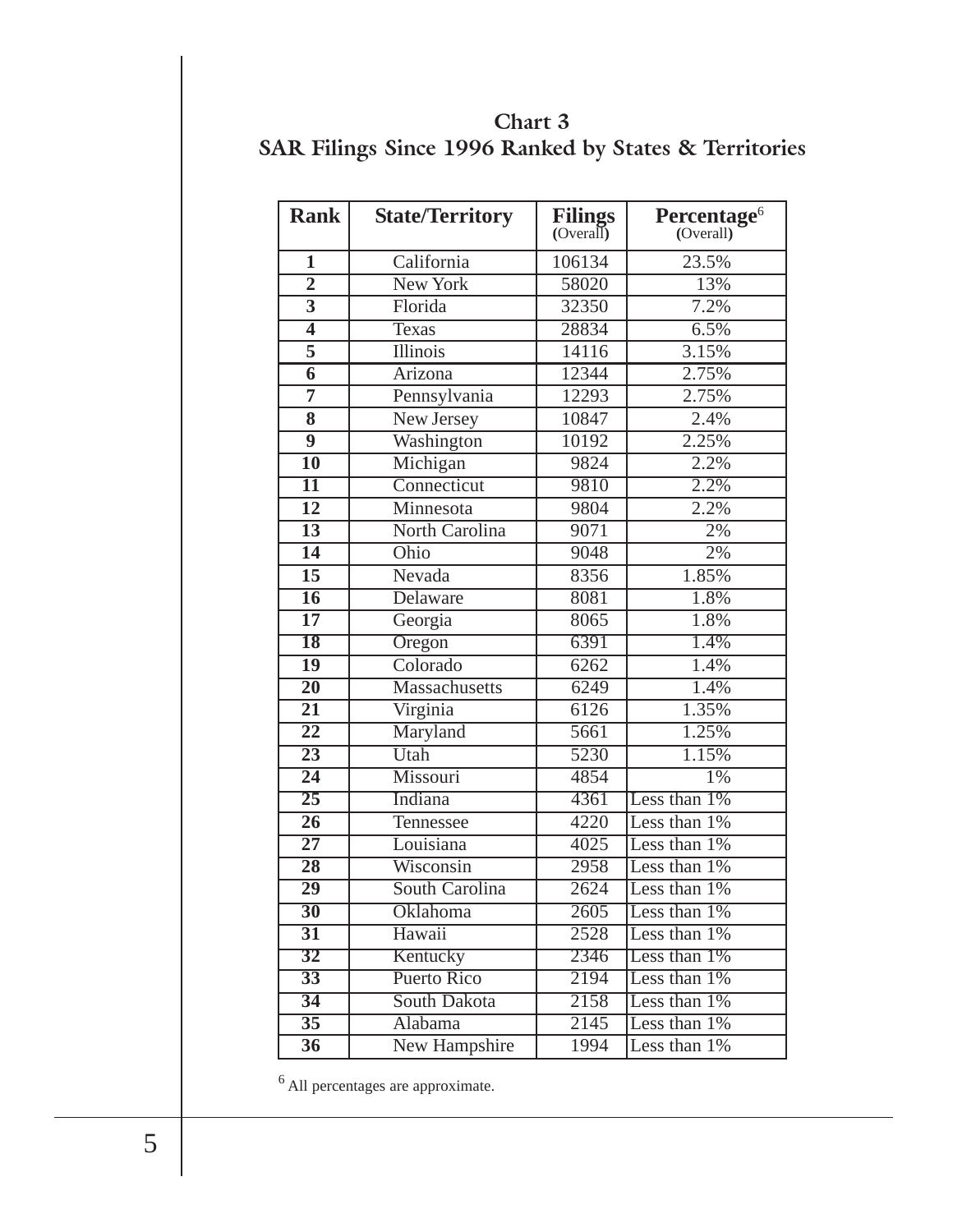| <b>Rank</b>     | <b>State/Territory</b> | <b>Filings</b><br>(Overall) | <b>Percentage</b><br>(Overall) |
|-----------------|------------------------|-----------------------------|--------------------------------|
| 37              | West Virginia          | 1814                        | Less than 1%                   |
| 38              | Kansas                 | 1761                        | Less than 1%                   |
| 39              | Iowa                   | 1655                        | Less than 1%                   |
| 40              | <b>Arkansas</b>        | 1585                        | Less than 1%                   |
| 41              | Rhode Island           | 1547                        | Less than 1%                   |
| 42              | Nebraska               | 1504                        | Less than 1%                   |
| 43              | New Mexico             | 1304                        | Less than 1%                   |
| $\overline{44}$ | District of Columbia   | 1258                        | Less than 1%                   |
| 45              | Mississippi            | 1251                        | Less than 1%                   |
| 46              | Maine                  | 855                         | Less than 1%                   |
| 47              | Idaho                  | 833                         | Less than 1%                   |
| 48              | North Dakota           | 740                         | Less than 1%                   |
| 49              | Alaska                 | 651                         | Less than 1%                   |
| 50              | Unknown/Blank          | 594                         | Less than 1%                   |
| 51              | Montana                | 565                         | Less than 1%                   |
| 52              | Vermont                | 316                         | Less than 1%                   |
| 53              | Guam                   | 300                         | Less than 1%                   |
| 54              | Wyoming                | 200                         | Less than 1%                   |
| 55              | Northern Mariana       |                             |                                |
|                 | <b>Islands</b>         | 115                         | Less than 1%                   |
| $\overline{56}$ | Overseas               | 79                          | Less than $1\%$                |
| 57              | U.S. Virgin Islands    | 52                          | Less than 1%                   |
| 58              | American Samoa         | 19                          | Less than 1%                   |
| 59              | Fed. States of         |                             |                                |
|                 | Micronesia             | 8                           | Less than 1%                   |
| $\overline{60}$ | Marshall Islands       | 1                           | Less than 1%                   |

Chart 3 (cont.)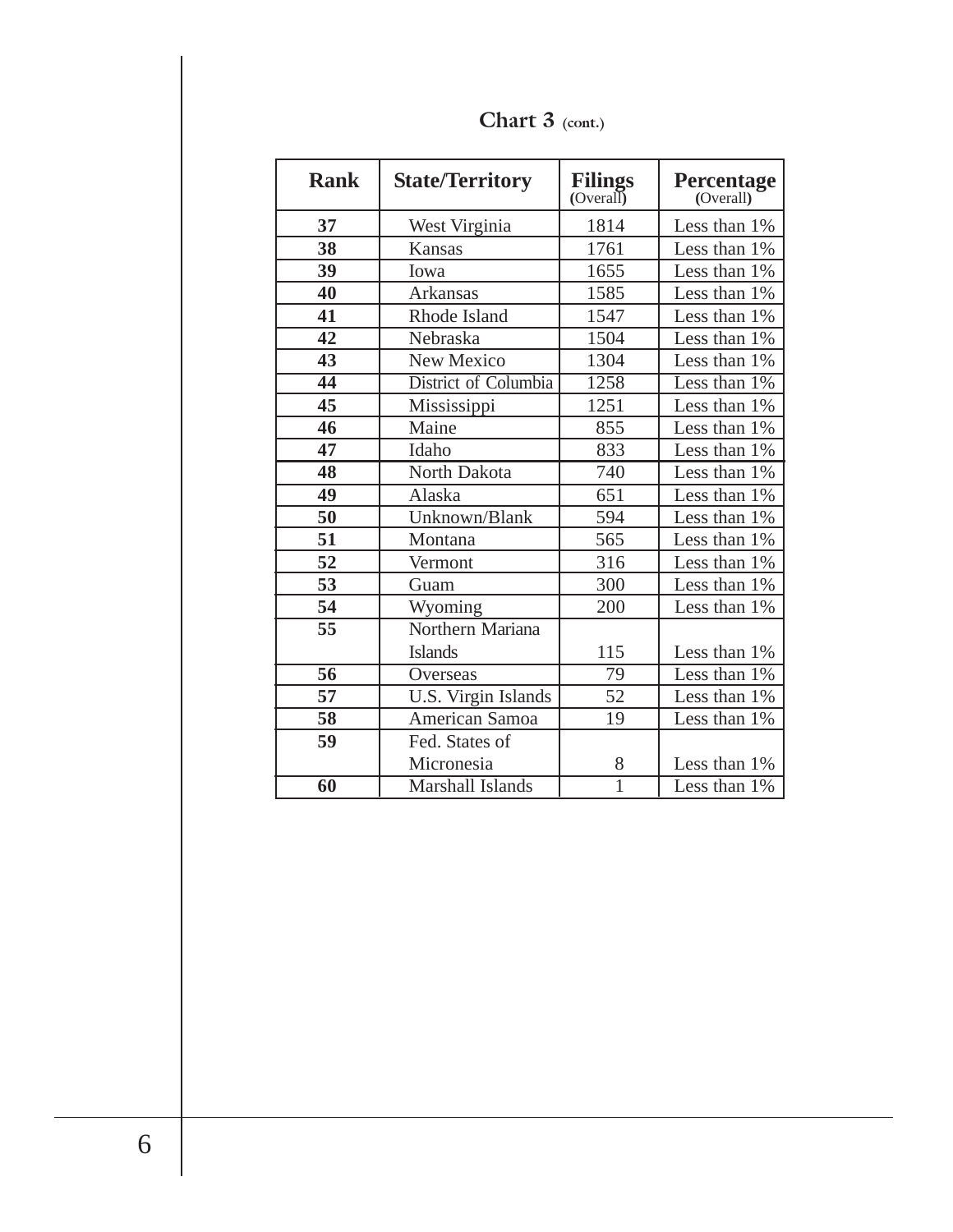#### Chart 4 SAR Filings Since 1996 Ranked by Characterization of Suspicious Activity

| <b>Rank</b>             | <b>Violation</b>                        | <b>Filings</b><br>(Overall) | Percentage <sup>7</sup><br>(Overall) |
|-------------------------|-----------------------------------------|-----------------------------|--------------------------------------|
| $\mathbf{1}$            | <b>BSA/Structuring/Money Laundering</b> | 221402                      | 45.3%                                |
| $\overline{2}$          | <b>Check Fraud</b>                      | 64237                       | 13.15%                               |
| 3                       | Other                                   | 35646                       | 7.3%                                 |
| $\overline{\mathbf{4}}$ | <b>Counterfeit Check</b>                | 25670                       | 5.25%                                |
| 5                       | Defalcation/Embezzlement                | 22700                       | 4.65%                                |
| 6                       | Credit Card Fraud                       | 21856                       | 4.5%                                 |
| 7                       | Unknown/Blank <sup>8</sup>              | 18561                       | 3.8%                                 |
| 8                       | <b>Check Kiting</b>                     | 18392                       | 3.75%                                |
| 9                       | <b>False Statement</b>                  | 10441                       | 2.15%                                |
| 10                      | <b>Consumer Loan Fraud</b>              | 10347                       | 2.1%                                 |
| 11                      | Mortgage Loan Fraud                     | 10276                       | 2.1%                                 |
| 12                      | <b>Mysterious Disappearance</b>         | 8097                        | 1.65%                                |
| 13                      | Misuse of Position or Self Dealing      | 7455                        | 1.5%                                 |
| 14                      | <b>Commercial Loan Fraud</b>            | 4301                        | Less than 1%                         |
| 15                      | Debit Card Fraud                        | 3021                        | Less than 1%                         |
| 16                      | <b>Wire Transfer Fraud</b>              | 2737                        | Less than 1%                         |
| 17                      | Counterfeit Credit/Debit Card           | 1746                        | Less than 1%                         |
| 18                      | Counterfeit Instrument (Other)          | 1326                        | Less than 1%                         |
| 19                      | Bribery/Gratuity                        | 473                         | Less than 1%                         |
| 20                      | Computer Intrusion <sup>9</sup>         | 9                           | Less than 1%                         |

All percentages are approximate.

- The **Unknown/Blank** classification encompasses those alpha and/or numeric characters which do not correspond to an established violation, fields containing unrelated symbols or nothing more than carriage returns, or instances where the field is null (void of any data or action).
- Violation did not appear until Revised June 2000 TD F 90-22.47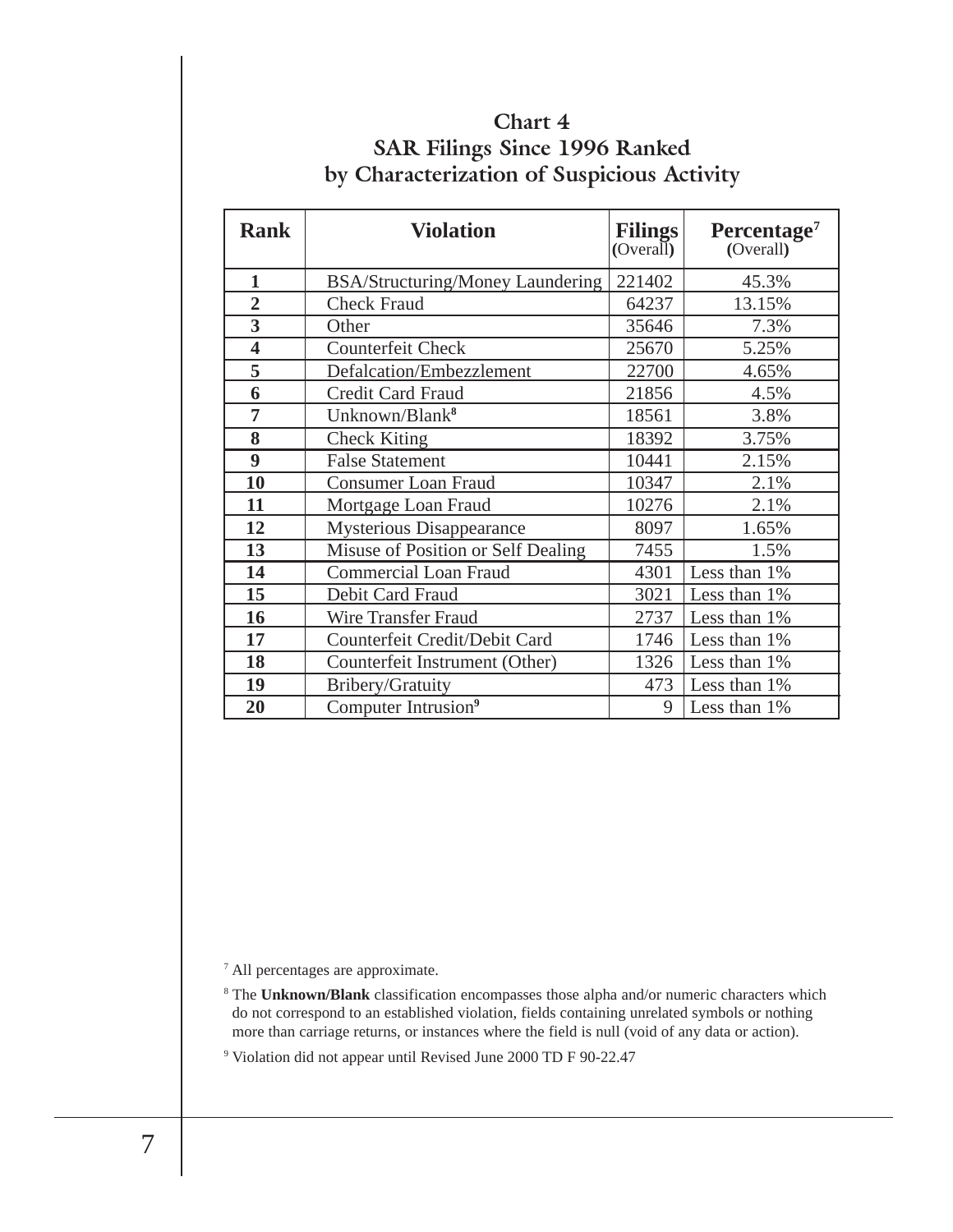#### Chart 5 SAR Filings by Characterization of Suspicious Activity (Matrix)

| <b>Violation</b>                   | 1996  | 1997     | 1998     | 1999     | $2000^{10}$ |
|------------------------------------|-------|----------|----------|----------|-------------|
| BSA/Structuring/                   |       |          |          |          |             |
| Money Laundering                   | 20565 | 35949    | 47509    | 61007    | 56371       |
| Bribery/Gratuity                   | 91    | 109      | 93       | 101      | 79          |
| <b>Check Fraud</b>                 | 8639  | 13274    | 13832    | 16239    | 12253       |
| <b>Check Kiting</b>                | 2747  | 4298     | 4037     | 4061     | 3249        |
| <b>Commercial Loan Fraud</b>       | 554   | 960      | 905      | 1080     | 802         |
| <b>Computer Intrusion</b>          | 0     | $\Omega$ | $\Omega$ | $\Omega$ | 9           |
| <b>Consumer Loan Fraud</b>         | 1148  | 2048     | 2185     | 2549     | 2417        |
| <b>Counterfeit Check</b>           | 2317  | 4244     | 5918     | 7396     | 5795        |
| Counterfeit Credit/Debit Card      | 385   | 387      | 182      | 351      | 441         |
| Counterfeit Instrument (Other)     | 212   | 292      | 265      | 321      | 236         |
| Credit Card Fraud                  | 3375  | 5083     | 4383     | 4938     | 4077        |
| Debit Card Fraud                   | 245   | 610      | 566      | 721      | 879         |
| Defalcation/Embezzlement           | 3136  | 5306     | 5260     | 5179     | 3819        |
| <b>False Statement</b>             | 1807  | 2204     | 1978     | 2376     | 2076        |
| Misuse of Position or Self Dealing | 914   | 1537     | 1645     | 2063     | 1296        |
| Mortgage Loan Fraud                | 1265  | 1719     | 2268     | 2936     | 2088        |
| <b>Mysterious Disappearance</b>    | 1168  | 1767     | 1855     | 1857     | 1450        |
| Wire Transfer Fraud                | 284   | 499      | 594      | 772      | 588         |
| Other                              | 4600  | 6777     | 8696     | 8755     | 6817        |
| Unknown/Blank                      | 1652  | 2317     | 2728     | 7295     | 4569        |

 $^{10}$  Represents those SARs currently in the system as of 31 August 2000.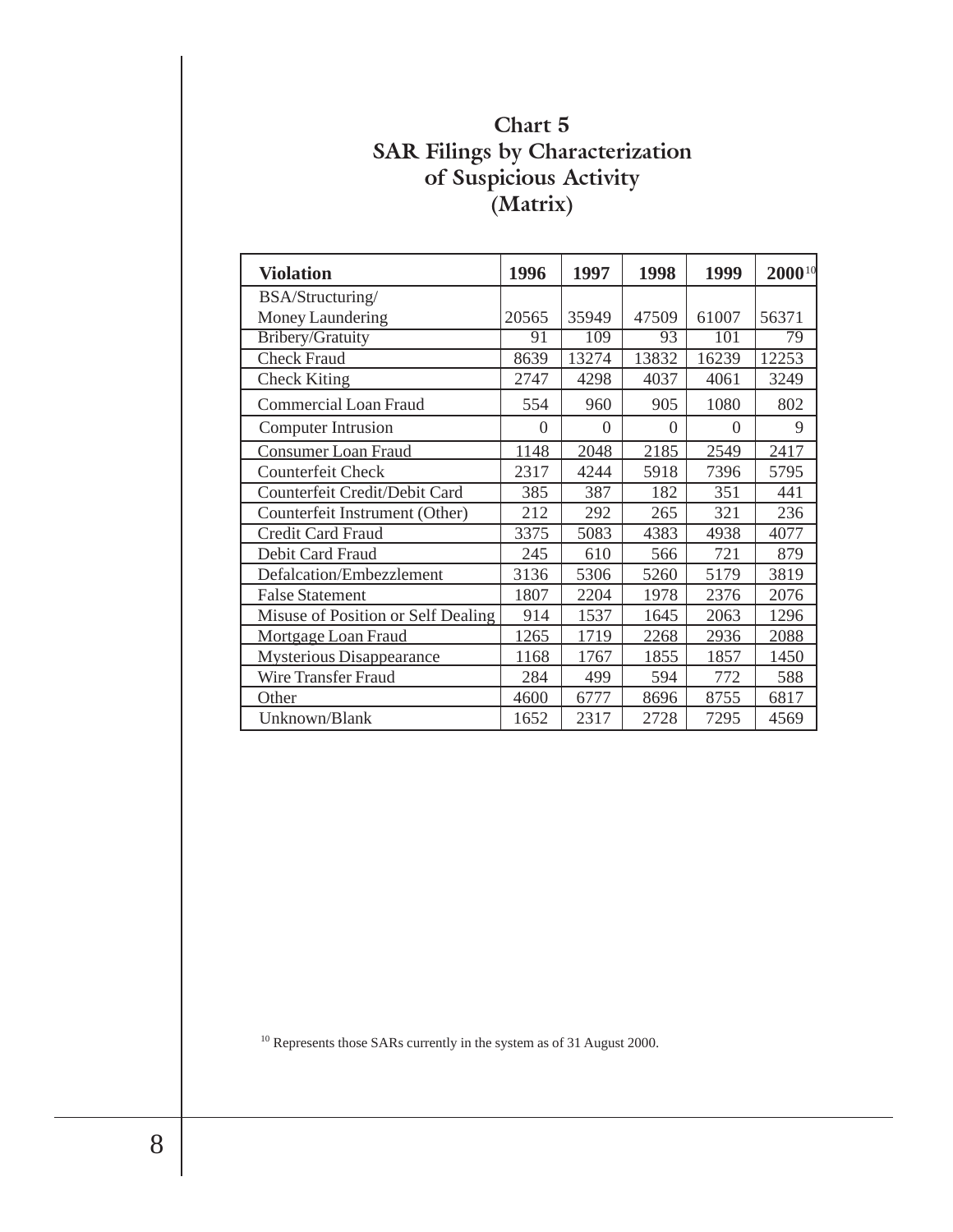Chart 6 SAR Filings by Primary Federal Regulator

| <b>Regulator</b>                    | <b>Total Filings by Year</b> |       |       |       |             |
|-------------------------------------|------------------------------|-------|-------|-------|-------------|
|                                     | 1996                         | 1997  | 1998  | 1999  | $2000^{11}$ |
| <b>Federal Reserve Board</b>        | 5486                         | 9676  | 10798 | 14656 | 11790       |
| <b>Federal Deposit</b>              |                              |       |       |       |             |
| <b>Insurance Corporation</b>        | 9839                         | 14908 | 14735 | 15883 | 12818       |
| Office of the Comptroller           |                              |       |       |       |             |
| of the Currency                     | 25072                        | 41722 | 51879 | 64946 | 59299       |
| <b>Office of Thrift Supervision</b> | 2071                         | 2624  | 2846  | 3041  | 2159        |
| National Credit Union Association   | 5760                         | 9133  | 11463 | 12316 | 9798        |
| Unspecified <sup>12</sup>           | 1558                         | 3534  | 5211  | 9664  | 6031        |

 $11$  Represents those SARs currently in the system as of 31 August 2000.

<sup>12</sup> *Unspecified* regulator may include those financial and/or non-bank financial institutions not regulated by one of the five agencies listed above. Such entities include, but are not limited to Money Services Businesses, Insurance Companies and Securities Brokers/Dealers.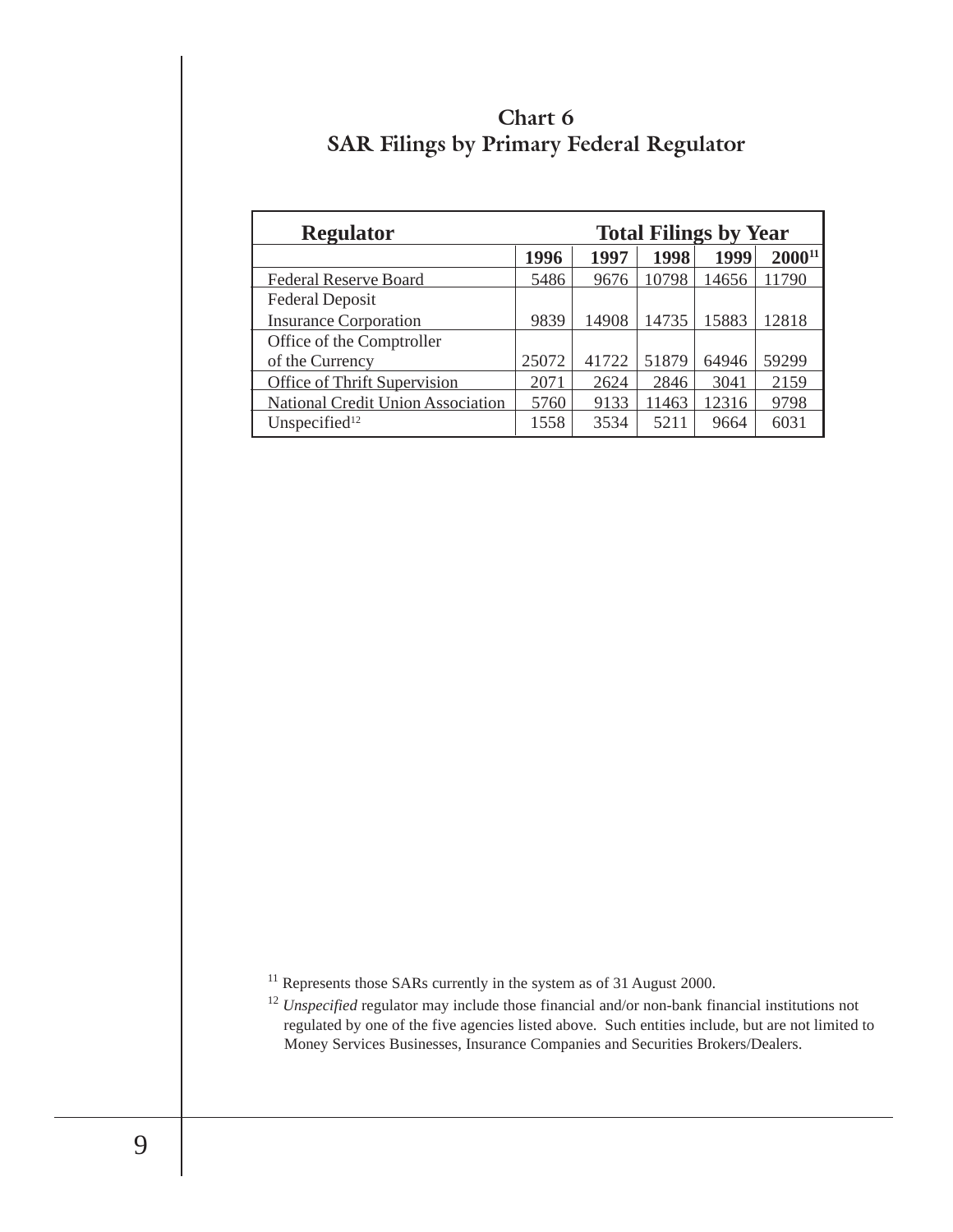| Chart 7                                                |
|--------------------------------------------------------|
| Direct Referrals of SARs by Financial Institutions     |
| to Law Enforcement <sup>13</sup> & Regulatory Agencies |

| <b>Agency</b>                                  | <b>Referrals</b> |
|------------------------------------------------|------------------|
| <b>Federal Law Enforcement</b>                 |                  |
| Federal Bureau of Investigation                | 10849            |
| <b>Internal Revenue Service</b>                | 6937             |
| <b>United States Secret Service</b>            | 3522             |
| <b>United States Postal Inspection Service</b> | 1396             |
| United States Attorney's Office                | 167              |
| Department of the Treasury                     | 117              |
| <b>United States Customs Service</b>           | 98               |
| Department of State                            | 43               |
| Naval Criminal Investigative Service           | 18               |
| Drug Enforcement Administration                | 17               |
| <b>Detroit Computing Center</b>                | 14               |
| Department of Justice                          | 11               |
| <b>Total Federal Law Enforcement</b>           | 23,189           |
|                                                |                  |
| <b>Federal Regulatory Agencies</b>             |                  |
| Federal Deposit Insurance Corporation          | 44               |
| <b>Federal Reserve Board</b>                   | 32               |
| Office of the Comptroller of the Currency      | $\overline{30}$  |
| <b>Total Regulatory Agencies</b>               | 106              |
|                                                |                  |
| <b>State and Local Law Enforcement</b>         |                  |
| <b>City Police Department</b>                  | 9424             |
| County/Parish                                  | 1391             |
| <b>State Police</b>                            | 598              |
| <b>State/District Attorney's Office</b>        | $\overline{207}$ |
| State (Other)                                  | 41               |
| <b>Total State and Local Law Enforcement</b>   | 11,661           |
|                                                |                  |
| <b>Other</b>                                   | 594              |
| <b>Unspecified</b>                             | 486              |

<sup>13</sup> Figures reflect those entities receiving ten (10) or more SAR referrals. Some SARs may reference making referrals to multiple law enforcement agencies.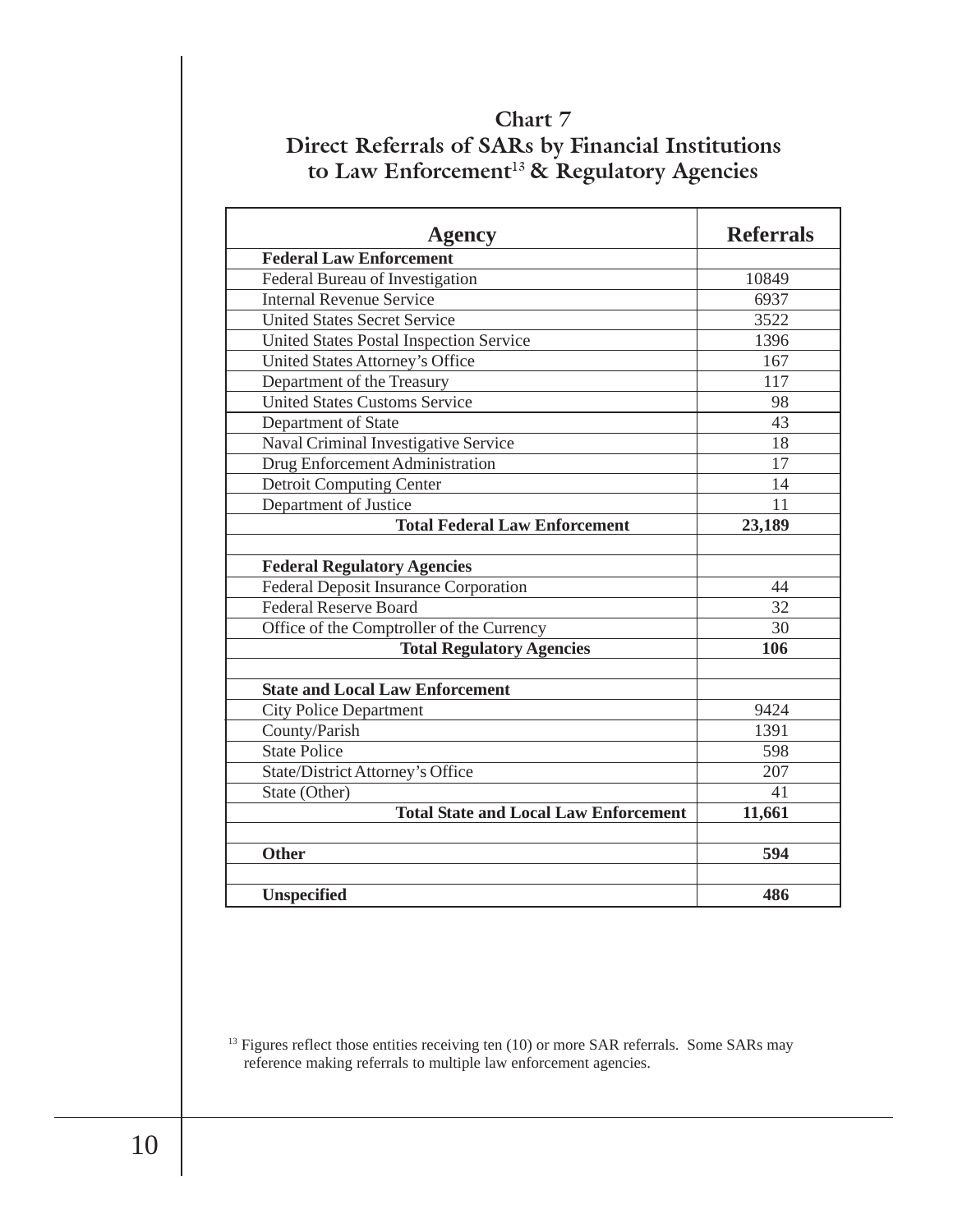## Section 2 National Trends and Analyses

This section of the *SAR Activity Review* outlines examples and patterns of suspicious activity reported in the national database. Some of the information has been published previously, but it is included here for ease of reference.

#### 1. Highlighted Trend

#### Shell Company Activi*ty*

SARs filed during the first half of 2000 reflect several complexes of activity involving suspicious wire transfer patterns. As reported in the SAR narratives, many of these suspicious wire transfer patterns involve shell companies—*i.e.*, corporations that engage in no apparent business activity and that only serve as a conduit for funds or securities. Often the activities also involve foreign transactors located in jurisdictions considered non-compliant or problematic, as reported in FinCEN Advisories.

Several complexes of suspicious wire transfer transactions have been observed, each involving geographically complicated wire transfer routing (originator, beneficiary, or transit/intermediary banks) and/or geographically complex originator and beneficiary activity. More than \$500 million in suspicious wire transfers have been reported in connection with this type of activity.

These complexes display common patterns of underlying suspicious activity:

- A lack of evidence of legitimate business activity, or any business operations at all, undertaken by many of the companies;
- Unusually large numbers of wire transfers (several thousand wires totaling  $\mathbf{r}$ more than \$500 million);
- Transactions conducted in bursts of activities within a short period of time;  $\blacksquare$  .
- Beneficiaries maintaining accounts at foreign banks that have been the subject  $\mathcal{L}_{\mathcal{A}}$ of previous SAR reporting due to suspicious wire transfer activity;
- $\mathcal{L}_{\mathrm{max}}$ Reappearing beneficiary banks based in offshore locations, the account of at least one of which has been closed by the reporting financial institution due to overall suspect activity.

Financial institutions should carefully review transactions involving companies registered in the United States when those companies are unknown to the financial institution, *and:*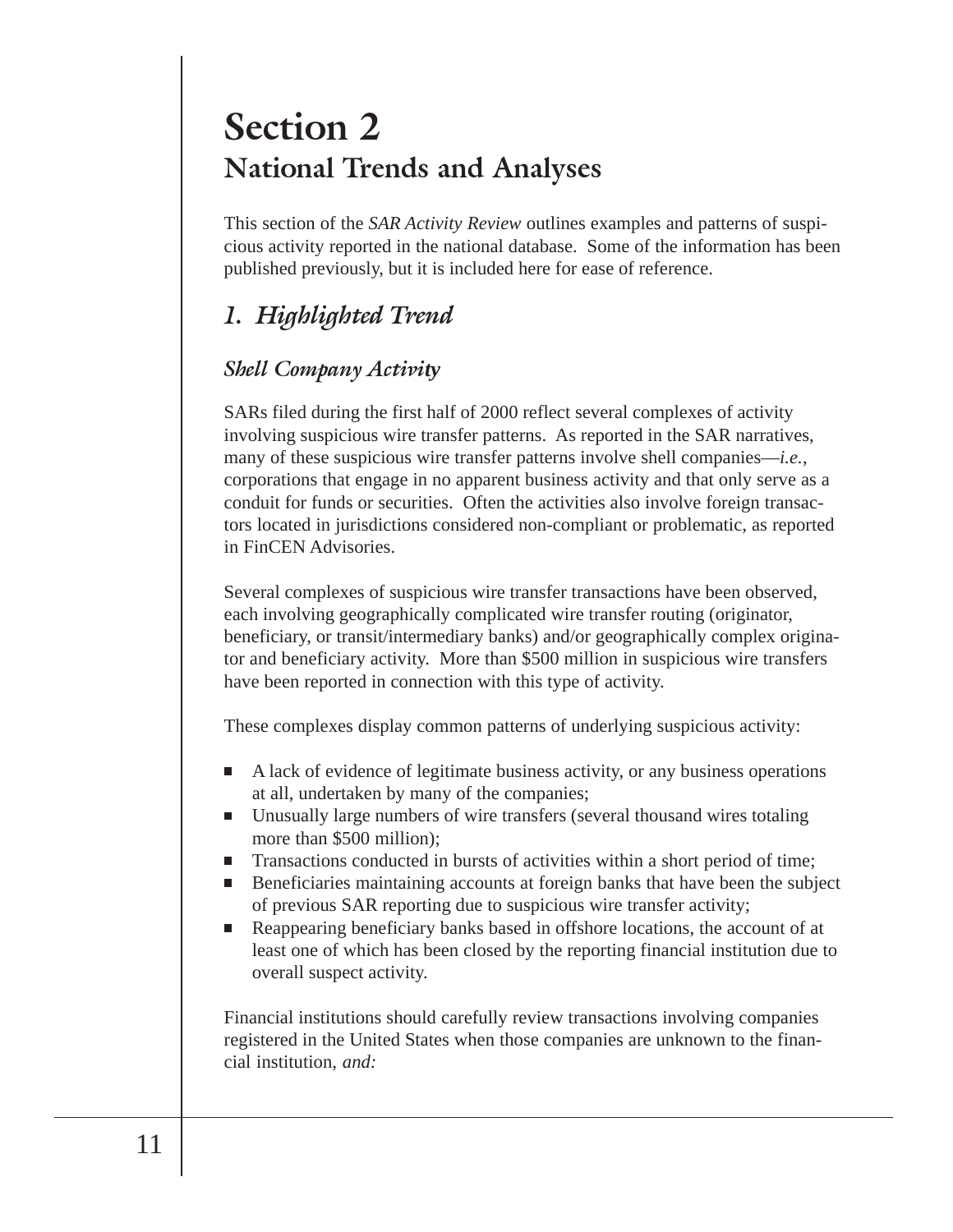- represent themselves as financial institutions, *or*  $\mathcal{L}_{\mathcal{A}}$
- $\blacksquare$ appear as groupings of companies tied to the same set of transactors, *or*
- $\mathcal{L}_{\mathcal{A}}$ are co-located at the same address or have a common resident agent, *or*
- $\mathcal{L}_{\mathcal{A}}$ are involved in unduly complex patterns of transactions, especially multiple transactors and large volume wire transfers, *or*
- $\blacksquare$ are involved in patterns of circular transactions, *or*
- m. are involved in transactions originating in or destined for non-compliant or other problematic jurisdictions identified in FinCEN Advisories, *or*
- $\mathcal{L}_{\mathcal{A}}$ appear in association with transactions conducted in bursts and even currency amounts, *or*
- $\mathcal{L}_{\mathcal{A}}$ engage in transactions inconsistent with the stated business purpose, *or*
- are bearer share corporations, *or*
- $\blacksquare$ cannot be identified as legitimate companies through normal business verification checks, *or*
- $\Box$ cannot or will not provide adequate information about business activities when asked.

#### 2. Other Notable Trends

#### Possible Reflections of Russian Criminal Activity

Law enforcement information indicates a steady increase in Russian organized criminal activity in the U.S. since the early 1990s. Senior law enforcement officials requested assistance in understanding the scope of financial activity that may be linked to Russian Organized Crime groups in the U.S. An analysis of Bank Secrecy Act (BSA) data indicates that SARs filed by U.S. financial institutions for suspected structuring/money laundering activity involving Russian transactors, owners or citizenship averages approximately \$200 million per year. A correlation of SARs, Currency Transaction Reports (CTRs) and Currency and Monetary Instrument Reports (CMIRs) for Russian transactions indicates some level of financial activity in 45 states, with heavier concentrations in the metropolitan areas of New York, Boston, Washington D.C., Chicago, Miami, Los Angeles, San Francisco, and Seattle. There are also indications of unusual patterns of suspicious financial activity in Texas (i.e., San Antonio, Houston, Dallas/ Ft. Worth, El Paso, and along the U.S.-Mexico border).

#### Increased SAR Reporting Involving Mexico

Law enforcement information and SARs filed by U.S. financial institutions confirm a shift in suspected money laundering activity involving Mexico. Rather than transiting through Mexico *en route* to Colombia or other Central and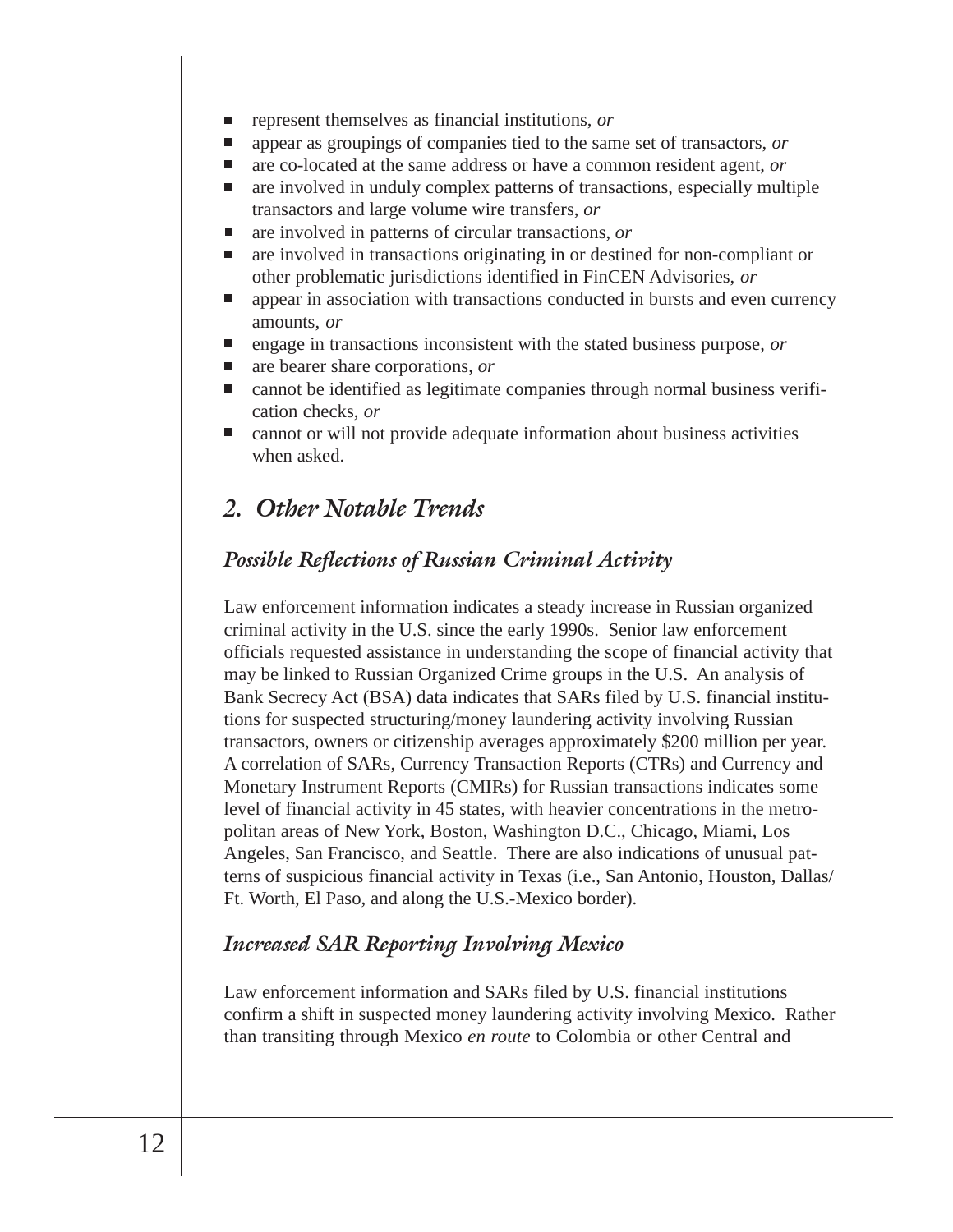South American destinations, a shift has been made toward using techniques and schemes in which drug proceeds are cycled through Mexico directly back into the U.S. As reported in SARs, for example, patterns of large wire transactions (\$1.5 million or more per transaction) moving funds to U.S. payees from Mexican money exchange houses and other financial institutions have been observed that may at least, in part, be attributable to changes in the laundering cycle. Generally speaking, such changes in patterns are believed to stem from the heightened profile of Mexico-based criminal groups in drug trafficking in the U.S. which, in turn, creates a corresponding increased threat of money laundering activity linked to Mexico.

#### Suspicious Activity Reported by Casinos

A review of SARs filed voluntarily with FinCEN by gaming establishments reveals patterns of suspicious activity in which casino accounts are used to transfer significant amounts of funds through non-bank financial transaction channels. The funds are cashed out by the client or moved to other accounts with minimal or no gaming activity. SAR filings by casinos located in Connecticut, Illinois, Mississippi, Nevada, and New Jersey during 1998-1999 indicate that wire transfers and cashiers checks are used to put funds on deposit as credits, or "front money," for use by the client for subsequent gambling activity at the casino. All of the SARs indicate that the client gambles minimally or not at all, and in the majority of the cases, takes the balance out in cash on the same day or within a matter of days. (Refer to *FinCEN SAR Bulletin* Vol. 2, No. 1, August 2000, for additional information).

#### Regional Money Remitter Activity

An analysis of SARs reflects suspicious activity involving money remitters strongly reminiscent of the money laundering activity that resulted in the issuance of a Geographic Targeting Order (GTO) for the New York metropolitan area during the 1990s. The activity reported in the SARs includes structuring, unusually large and frequent deposits (i.e., cash, checks, third party checks, or money orders) and unusual wire transfer activity which is atypical for the businesses involved.

#### Update on Suspicious Automated Teller Machine (ATM) Activity

Follow-up analysis of SAR reporting on ATM transactions (see *FinCEN SAR Bulletin* Vol. 1, No.1, June 1999) confirms a continuing trend in suspicious transactions in which funds are wired to/through a U.S. financial institution from a foreign source and then withdrawn in cash in a third country using ATMs. SARs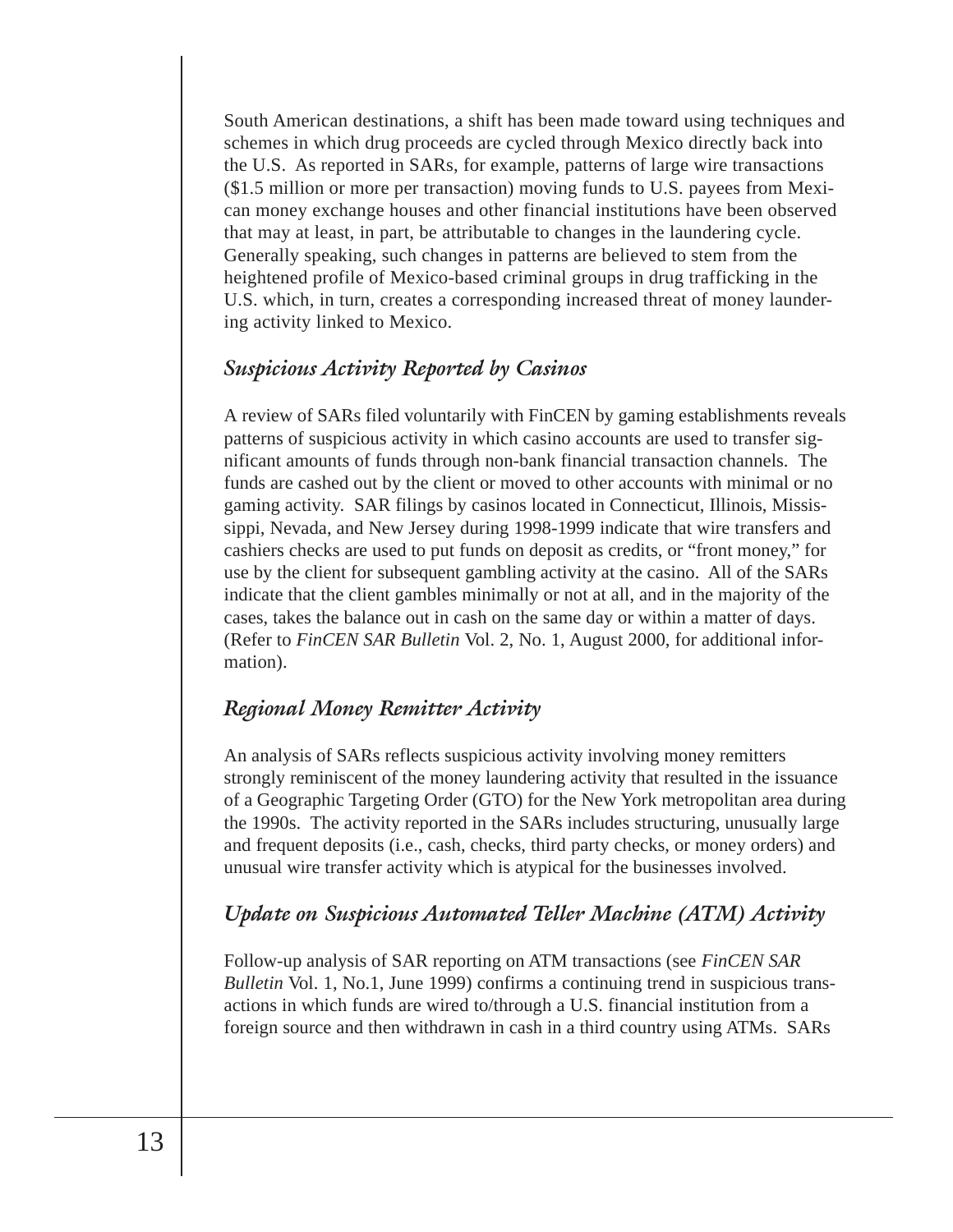indicate such ATM withdrawals in at least 57 nations, with the highest incidence in Colombia (408 occurrences), followed by Venezuela (145), Mexico (119), and Argentina (31). The wire transfers that start the cycle originate primarily in Switzerland, Italy, Germany, and England. Amounts up to several hundred thousand dollars have been withdrawn over several months using this method.

#### 3. Other SAR Analysis Issues

#### Role of SARS in High-Risk Money Laundering & Related Financial Crime Areas

*The National Money Laundering Strategy for 200014* established a requirement to focus anti-money laundering law enforcement resources in "High-Risk Money Laundering and Related Financial Crime Areas," or HIFCAs. A HIFCA should be understood as a geographic area, industry, sector or institution, or group of financial institutions which is being victimized by, or is particularly vulnerable to, money laundering and related financial crimes and, therefore, warrants concentrated law enforcement efforts at the federal, state and local levels. During 2000, three metropolitan HIFCAs have been designated: Los Angeles, New York/New Jersey, and San Juan, Puerto Rico. A fourth HIFCA, reflecting the systemic problem of cross-border currency movements, was created for the southwest border areas of Arizona and Texas. Additional designations are expected.

SARs are important to the HIFCA process in two key ways. First, the number of SARs filed in a geographic area is used as a factor in identifying the overall scope of potential financial crime in the area, and in ranking the area for possible HIFCA designation in comparison to other geographic areas. Second, and even more importantly, the number of SARs filed provides HIFCA action teams with a road map to assist in identifying potential criminal financial activity for the coordinated federal, state and local law enforcement initiatives envisioned by *The National Money Laundering Strategy for 2000.*

Real advancements have been made over the past year in building the tools needed to create such SAR "road maps." Each HIFCA will have access, through an on-site FinCEN analyst, to a prototype SAR data-mining capability that significantly enhances law enforcement's ability to identify organized criminal

<sup>14</sup> The National Money Laundering Strategies of 1999 and 2000 were jointly developed by the Departments of Justice and Treasury to describe detailed plans to combat money laundering as required by The Money Laundering and Financial Crimes Strategy Act of 1998, P.L. 105-310 (October 30, 1998). See 31 U.S. Code 5341(b) and 5342(b).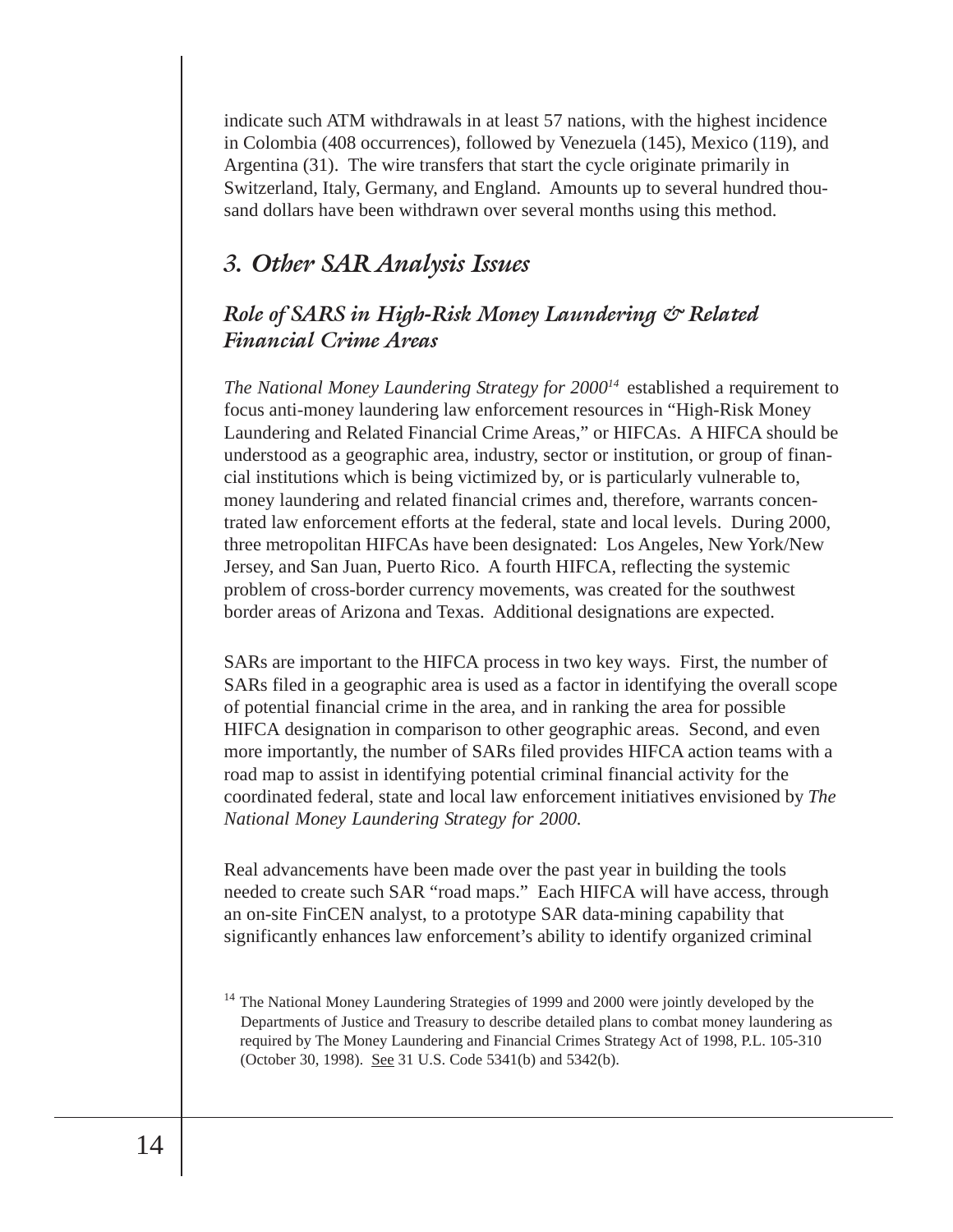financial activity over large geographic areas. HIFCAs will use this new tool to help guide their anti-money laundering initiatives and to beta test it for wider distribution to law enforcement.

#### Non-Compliant Countries—Post Advisory SAR Analysis

In July 2000, FinCEN issued 15 Advisories concerning deficiencies in the antimoney laundering controls of the following nations—Bahamas, Cayman Islands, Cook Islands, Dominica, Israel, Lebanon, Liechtenstein, Marshall Islands, Nauru, Niue, Panama, Philippines, Russian Federation, St. Kitts & Nevis, and St. Vincent & the Grenadines. Financial institutions were instructed to consider such deficiencies in determining whether transactions involving each of the 15 nations required the filing of a SAR.

FinCEN is in the process of analyzing SAR filings for each of the designated nations to determine if the overall volume of SARs and the nature of the suspicious activity have changed as a result of the Advisory process. Feedback on the results of the post-Advisory analysis will be provided at a subsequent date once sufficient data has been accumulated to allow a meaningful comparison with the pre-Advisory baseline information for each of the affected nations.

For questions or comments on Section 2, National Trends and Analyses, please contact the Office of Strategic Analysis at FinCEN by Email: ora@fincen.treas.gov.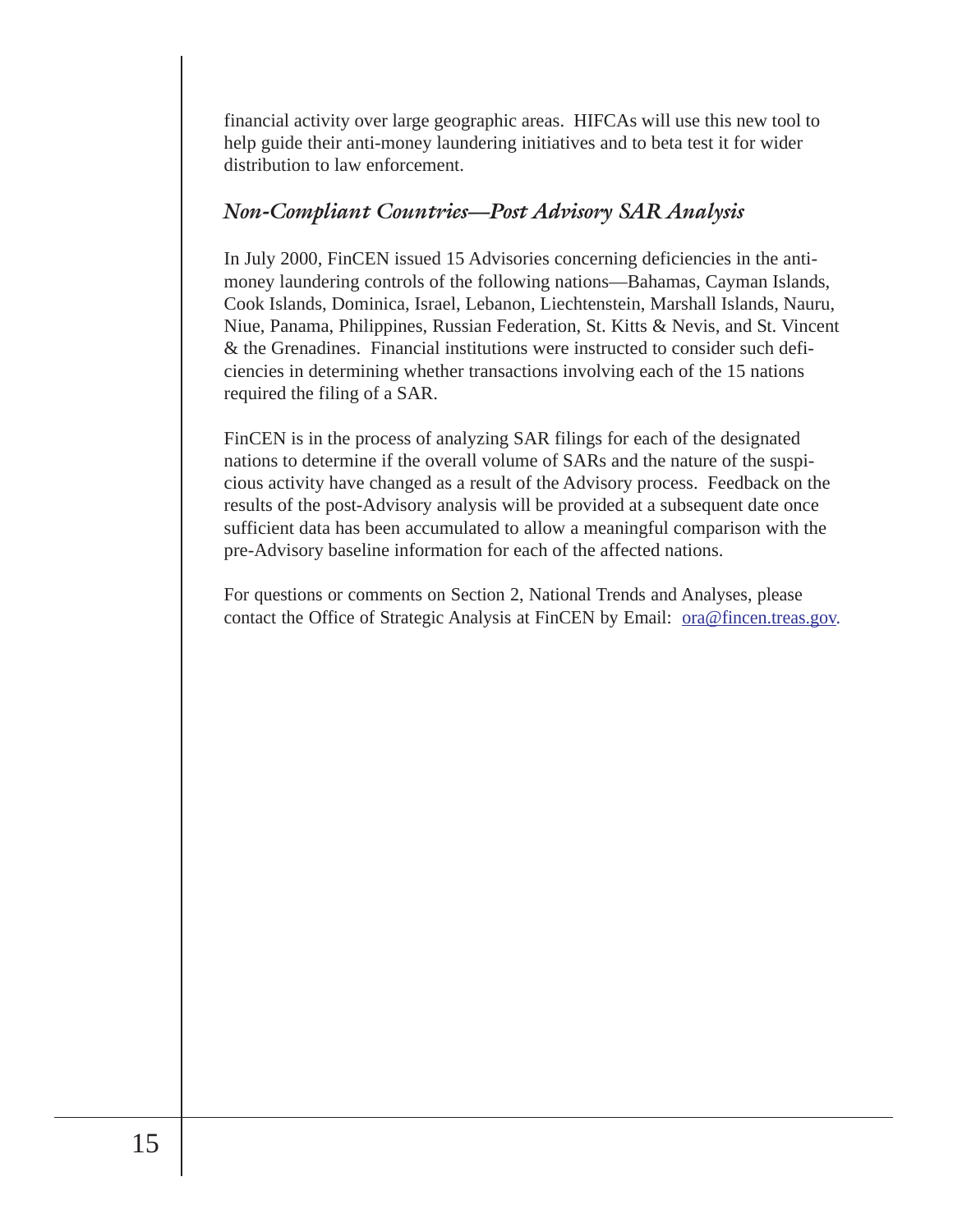## Section 3 Law Enforcement Cases

This section of the *SAR Activity Review* provides law enforcement agencies the opportunity to summarize investigative activity in which SARs and other BSA information played an important role in a successful investigation and/or prosecution of criminal financial activity. Each subsequent issue of the *SAR Activity Review* will include new examples based on information received from law enforcement during the preceding six months.

#### SAR Filing Uncovers Investment Fraud Scheme

 The submission of a SAR filing led to the uncovering of a \$28 million investment fraud scheme in which approximately 140 individuals were victimized. The subject convinced the victims/investors that he was a successful businessman who operated many highly profitable business ventures. The subject would make periodic payments to some investors using monies paid to him by other investors. He also provided false and misleading reports to the victims/investors about the performance of their investments. In fact, the subject used the monies paid to him by the investors to support his lavish lifestyle, gambling, and speculative stock trades. The subject pled guilty to mail fraud and engaging in monetary transactions in property derived from specified unlawful activity. He is awaiting sentencing. *(Source: U.S. Attorney's Office, Northern District of California)*

#### SAR Filing Leads to 125-Count Indictment in \$2.7 Million Embezzlement Case

 A SAR filing by a credit union in Rapid City, South Dakota was instrumental in uncovering a massive scheme by individuals to embezzle approximately \$2.7 million from a South Dakota College. The investigation was conducted by IRS-CID, FBI, the Department of the Interior, and the Department of Education and it produced a 125-count indictment of seven individuals charged with money laundering, structuring, conspiracy, obstruction of justice, and tax evasion. The SAR filing indicated that the defendants were structuring currency deposits in amounts under \$10,000. The primary defendant in the case received a sentence of 10 years in custody and was ordered to pay restitution in the amount of \$2.6 million. The co-defendants received sentences ranging from 24 months to 97 months in custody. (*Source: IRS-Criminal Investigation Division*)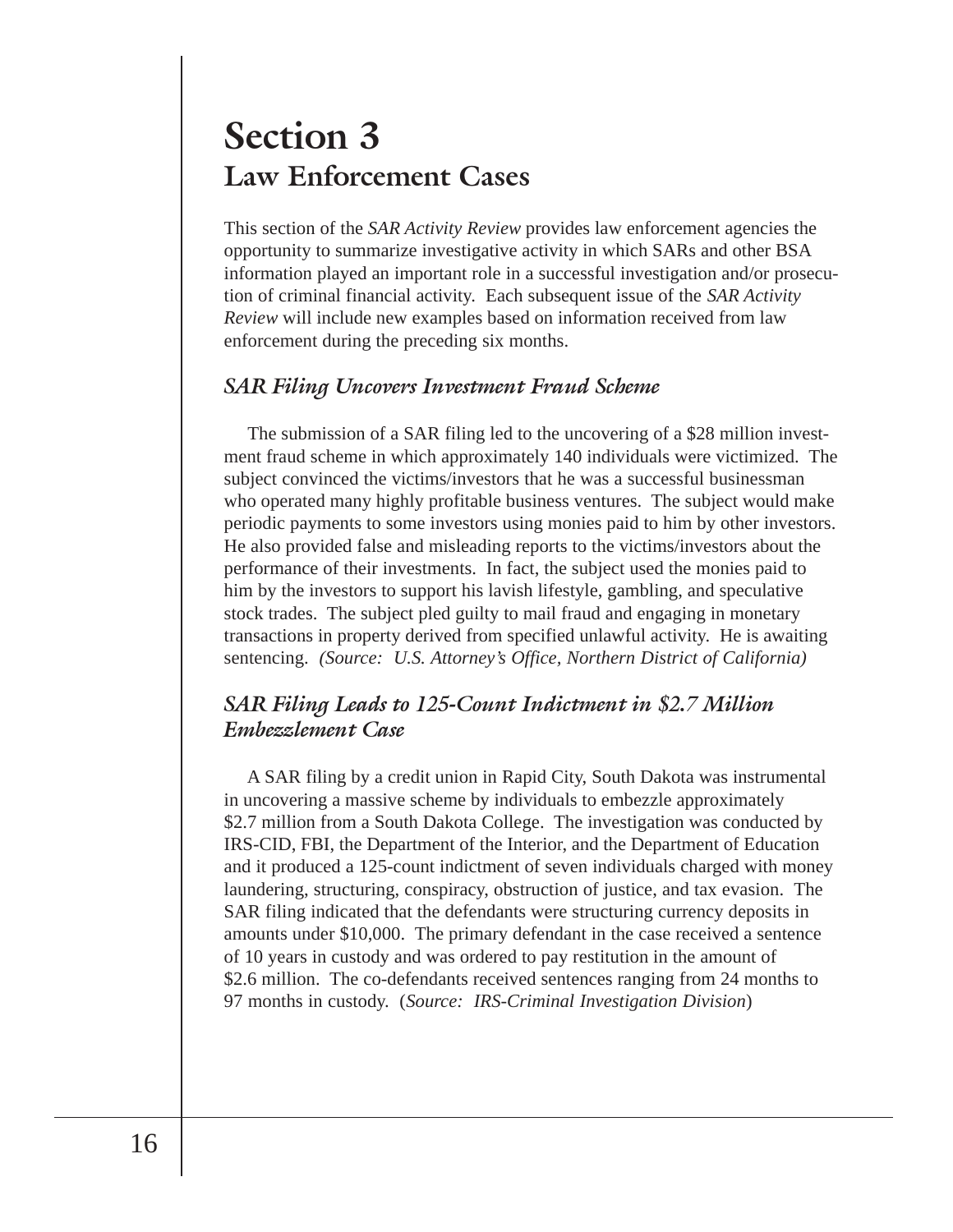#### SAR Filing Unveils Customs Fraud

 A U.S. Customs Service investigation in the Washington, D.C. area was initiated after a Virginia-based bank reported suspicious currency activity on a suspected money launderer. The information indicated possible structuring of financial transactions. The suspect had no visible means of support yet more than \$4 million was deposited in his account and a comparable amount was withdrawn over a one-year period. A subsequent investigation revealed that the defendants were engaged in Customs fraud through the overvaluation of Generalized System of Preferences (GSP) merchandise. Based upon the suspicious referral provided by the bank, six people were ultimately indicted, arrested, and convicted on money laundering charges. *(Source: U.S. Customs Service)*

#### SAR Filing Uncovers Additional Counterfeit Check Fraud

 In a Florida case, a SAR filing led to the identification of additional fraud perpetrated by a subject already under investigation by special agents within the U.S. Secret Service's (USSS) Tampa Field Office. From December 1996 through May 1997, investigators identified an individual who deposited counterfeit commercial checks into various bank accounts opened under aliases and then almost immediately wired the funds from the accounts to Nigeria. Since these checks were drawn against true bank accounts, several days would pass before the counterfeit checks were detected. In some cases, the counterfeit checks actually cleared the bank that the checks were drawn upon. In total, the subject had deposited and collected on \$400,000 in counterfeit commercial checks.

 In June of 1997, a financial institution filed a SAR form stating in part that the subject (using an alias) had opened an account at the bank using a small amount of money. Just a few days later, \$85,000 in commercial checks was deposited into the account. A short time later, the subject attempted to wire a large portion of the \$85,000 to Nigeria via a bank in New York City. Personnel within the original bank inquired about the sporadic account activity and the wire transfer, and as a result, did not wire the funds and identified the commercial checks as counterfeit. This information was included on the SAR form filed by the financial institution. The USSS investigators then learned that the subject used the name identified by the bank as an alias. As a result of this SAR filing, investigators were able to make the necessary link and attribute additional fraud losses to the defendant. The defendant was arrested, convicted and sentenced to 48 months in prison. *(Source: U.S. Secret Service)*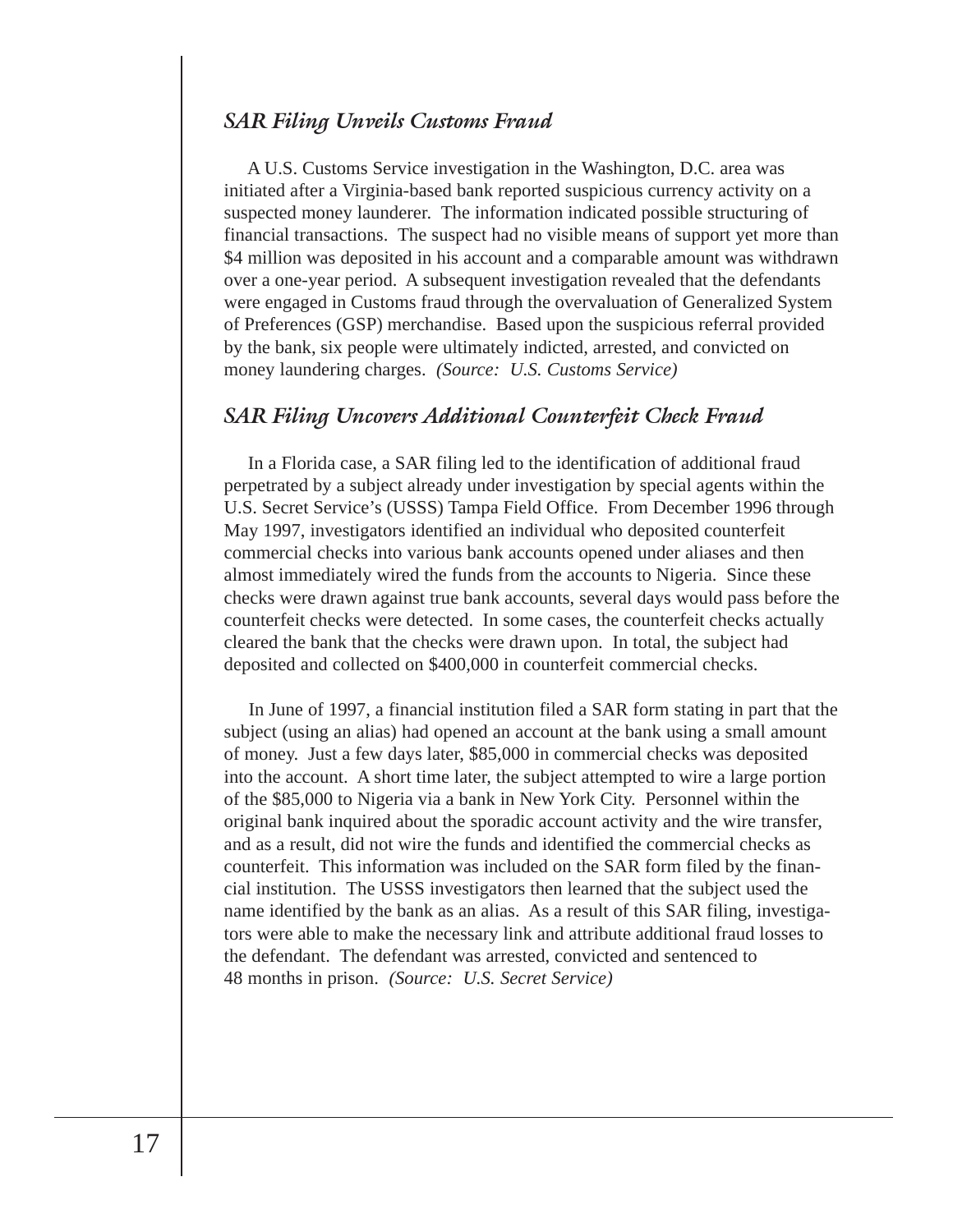#### Organized Crime Network Attacked with the Help of SARs

 The U.S. Customs Service in Chicago conducted an investigation of a Russian and Lithuanian organized crime group that was heavily involved in the smuggling of stolen luxury vehicles out of the U.S. into Europe. Independent analysis of a SAR filing showed suspicious behavior that related to the Russian organized crime network that was under investigation. The SAR filing was later brought to the attention of the Customs case agent who used the filing to identify additional associates and bank accounts. The information contained in the SAR filing contributed to the successful prosecution of the suspects and the seizure and forfeiture of assets. *(Source: U.S. Customs Service)*

#### Analysis of SAR Filings and CTRs Leads to Indictments of Criminal Organization

 A U.S. Customs Service investigation in Houston of a criminal organization involved in the repackaging and exportation of stolen commercial baby formula was aided by an analysis of SAR filings and CTRs. The criminal network, which operated in several states, laundered their illicit profits through financial institutions to the Middle East. An analysis of CTRs monitored the movement of these funds. Subsequently, SAR filings were discovered which highlighted the suspected transactions. An analysis of the SAR filings and CTRs, coupled with a combination of various investigative techniques, led to multiple indictments on numerous federal offenses, including money laundering, and the identification and seizure of several bank accounts. *(Source: U.S. Customs Service)*

#### Operation Mule Train

 On July 1, 1998, the Chief Financial Officer, President, and Vice-President of a check cashing company were arrested on money laundering charges stemming from a two-year investigation conducted by the Los Angeles office of the FBI and the Los Angeles Police Department. According to corporate filings, the company was one of the largest check cashing enterprises operating in the western U.S., and purported to be one of the leading U.S. money transfer agents providing services to Mexico and Latin America. It was considered a significant and growing company among the increasing number of independent non-bank financial institutions operating in many inner-city neighborhoods where banks have reduced their presence.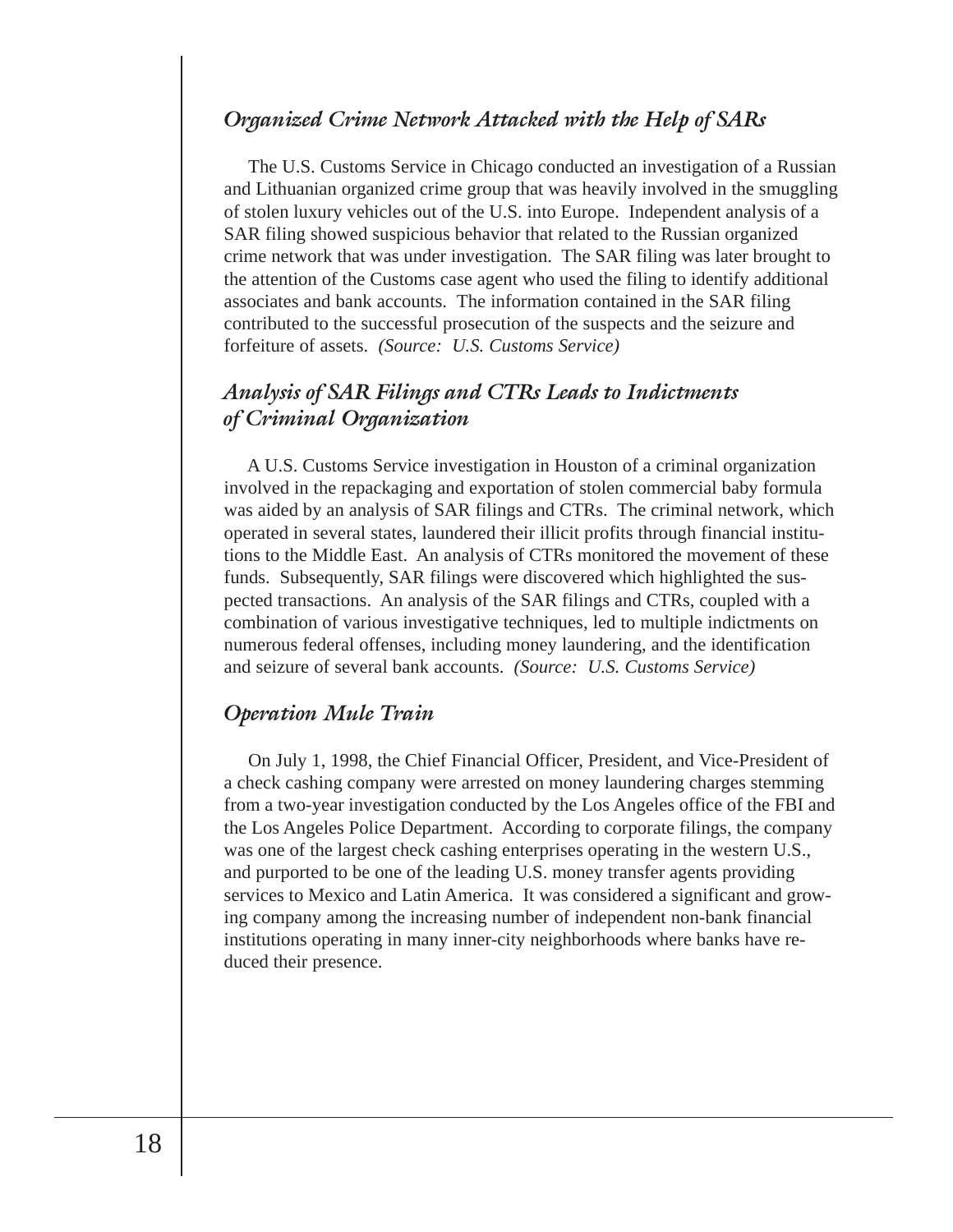The three executives, along with six other employees and associates, were arrested after a federal grand jury returned a 67-count indictment against 11 defendants, charging multiple conspiracies, money laundering, evading currency reporting requirements, aiding and abetting, and criminal forfeiture.

 The initial target of the investigation was a company store in Reseda, California. Investigators, working in an undercover capacity, approached the manager, who agreed to launder "drug" money in exchange for a cash fee. Specifically, the manager converted large amounts of cash into money orders issued by the company. As larger sums were laundered, the manager sought the assistance of his associates working at other store locations. When a new manager took over operations at the Reseda store in April 1997, he brought in the company's corporate officers, including the CEO, the President, and the Senior Vice-President. Pocketing the cash fee, the corporate officers authorized the issuance of money orders and the wire transfers of large sums of "drug" money to a secret bank account in Miami, Florida while the cash was used to maintain operations at the company stores.

 To avoid detection by law enforcement, no SAR forms or CTRs were filed by the company for any of these transactions; however, SAR forms and CTRs were filed by the banks into which the cash deposits were made, and these filings significantly enhanced the value of other information received. In total, the defendants laundered over \$3.2 million dollars of "drug" money. The investigation is believed to be one of the largest money laundering "sting" operations targeting a check cashing business in U.S. history. (*Source: DOJ)*

#### Six People Arrested for Allegedly Bilking Millions of Dollars of Goods from Food Bank

 On October 7, 1999, a man and woman, their lawyer and three private investigators in their employ were arrested for alleged involvement in an elaborate conspiracy. The conspiracy included bilking millions of dollars worth of goods from a food bank, burning buildings for insurance, stalking, and trying to corrupt the judicial system. Another lawyer is being sought. The 266-count criminal complaint stemmed from a 29-month investigation conducted by the San Bernardino County District Attorney's Office. The couple was charged with a total of 107 counts including conspiracy to commit grand theft, insurance fraud, money laundering, obstruction of justice, arson, and assault with a deadly weapon.

 The couple was accused of selling nearly 3 million pounds of food and other merchandise they obtained for free from the Second Harvest Food Bank in Riverside, CA, beginning in 1991. The food was obtained using the tax-exempt status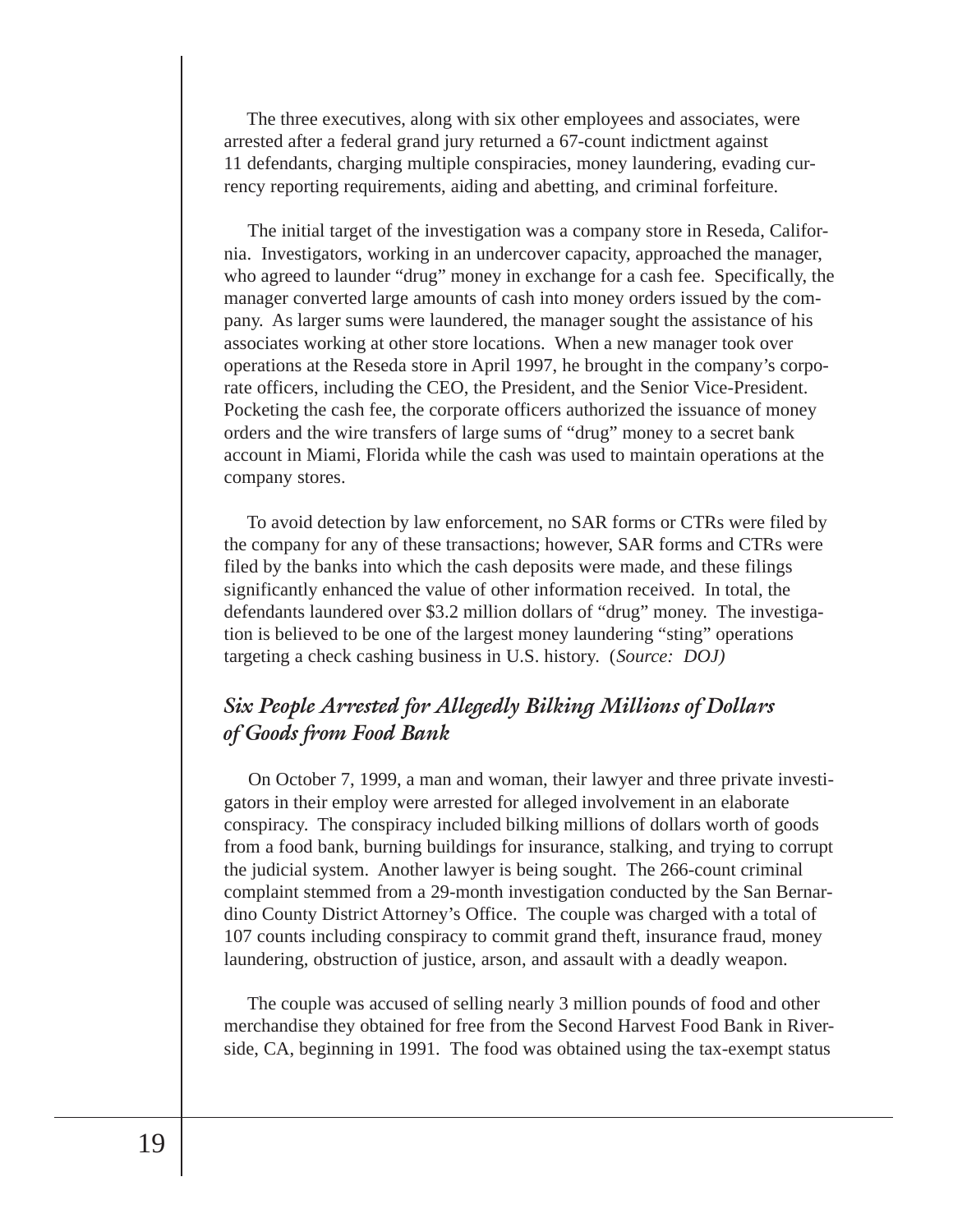of a nonprofit group without the group's knowledge. In addition, the couple allegedly used private investigators to stalk and harass the husband's ex-wife, her boyfriend and others; filed false lawsuits to force judges off court cases in which he was involved; set fire to their Rancho Cucamonga home and collected \$600,000 in insurance; and conspired to set fire to a warehouse.

 The California Department of Justice, Bureau of Narcotics Enforcement, assisted investigators from the San Bernardino County District Attorney's Office by conducting a review of the Currency and Banking Retrieval System (CBRS) database for BSA reports relating to the subjects. The review was accomplished through FinCEN's Gateway System. Three Suspicious Activity Reports, nine CTRs, and two Currency Transaction Reports by Casino (CTRCs) were filed. The lead investigator said the BSA documents provided to him assisted in justifying probable cause to obtain several signed search warrants. He further stated that it gave him a much better sense of the way cash was used by the husband, his primary subject. The documents also helped him to locate a bank that the husband was using to withdraw large amounts of cash. A total of 45 search warrants were served in this case.

 All remain jailed, with bail ranging from \$500,000 to \$7.5 million each. *(Source: Lead Investigator, San Bernardino County District Attorney's Office)*

#### Biggest Worker's Compensation Scam in Southern California Totaling more than \$3 Million Dollars

 On June 25, 1999, a doctor from southern California, was ordered to pay \$250,000 in fines and was sentenced to five years' probation after his conviction in Los Angeles County Superior Court on three money laundering charges. The doctor is awaiting trial on securities and insurance fraud charges. Both cases were brought by the Los Angeles District Attorney's Office in connection with the doctor's role as the alleged mastermind of what authorities call one of the biggest worker's compensation scams in southern California during the late 1980s and early 1990s.

 The California Department of Justice, Bureau of Narcotics Enforcement, assisted the Los Angeles District Attorney's Office by conducting a review of the Currency and Banking Retrieval System (CBRS) database for BSA reports relating to the doctor. The review was accomplished through FinCEN's Gateway System. Four Suspicious Activity Reports, 33 CTRs, eight Currency Transaction Report by Casino (CTRCs), 16 Foreign Bank Account Reports (FBARs), and one Currency or Monetary Instrument Report (CMIR) were filed. The Deputy District Attorney (DDA) handling the prosecution said the documents revealed that no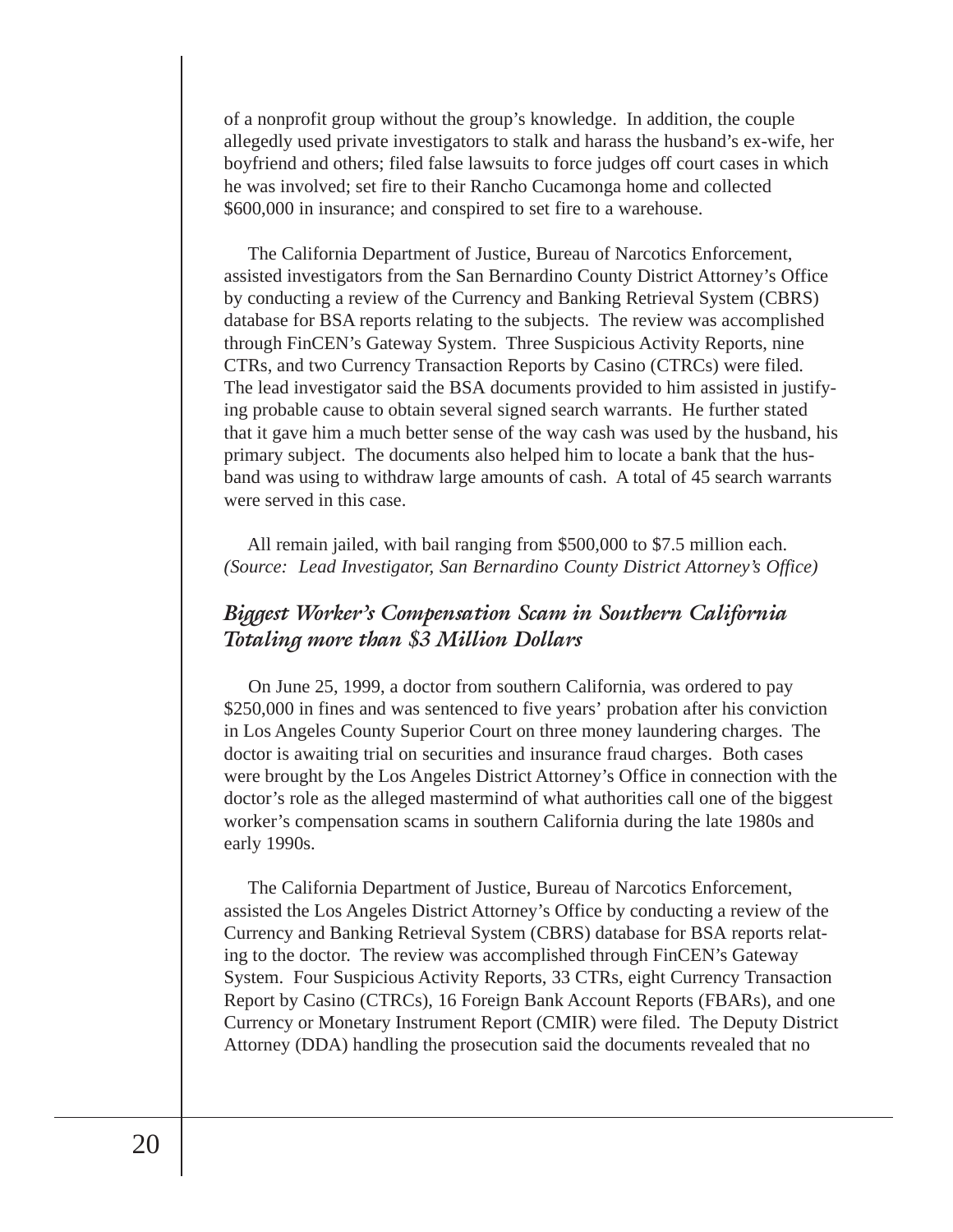CTRs had been filed for 1989-1992. A certified document stating that no CTRs were filed during this time was introduced into evidence. This was very important to forestall the defense claim that CTRs in fact were filed. The DDA further said the one-month trial has ended with a conviction on three counts of violating the State of California's money laundering law, with the intent to commit California tax fraud.

 The DDA indicated, in preparing documents for sentencing, that because the case involved the laundering of \$3 million, it is the state's largest money laundering case to date. *(Source: Deputy District Attorney, Los Angeles District Attorney's Office)*

#### Stock Fraud Cheats Elderly Out of \$100 Million

 Indictments announced on July 8, 1999, in Manhattan, New York allege that a stock broker from Naples, Florida and other defendants bilked investors by lying to them, performing unauthorized trades, ignoring sell orders, engaging in forgery, and committing outright theft. Some investors, mostly elderly, were persuaded to get as much cash as possible from their credit cards, or withdraw money from retirement accounts, to invest with the stock broker. Virtually all of that money was lost.

 The brokerage firm, which was started in 1994, was created to steal money from investors. At its peak, it had more than 300 brokers and 50,000 customer accounts at offices in Iselin, New Jersey and Naples, Florida. The defendants, all from New York, New Jersey, Connecticut, and Florida, were charged variously with enterprise corruption, grand larceny, scheme to defraud, falsification of business records, money laundering, and related crimes.

 The District Attorney's Office of New York County, Manhattan Office, conducted a review of the Currency and Banking Retrieval System (CBRS) database for BSA reports relating to the stock broker and members of his brokerage firm they identified in their investigation. The review was accomplished through the use of FinCEN's Gateway System. The reports included two Suspicious Activity Reports, 97 CTRs, and nine Currency Transaction Reports by Casino (CTRCs). Investigators reported that BSA data obtained provided information about the individuals and the entities and their inter-relationship. It helped identify and/or confirm identities of those under investigation and provided some specific information regarding bank transactions and account information. Investigators noted that BSA data identified over 12 bank accounts for the subjects that were not previously known. Of those account holders, about five were eventually charged in felony indictments. The BSA data also identified important financial transac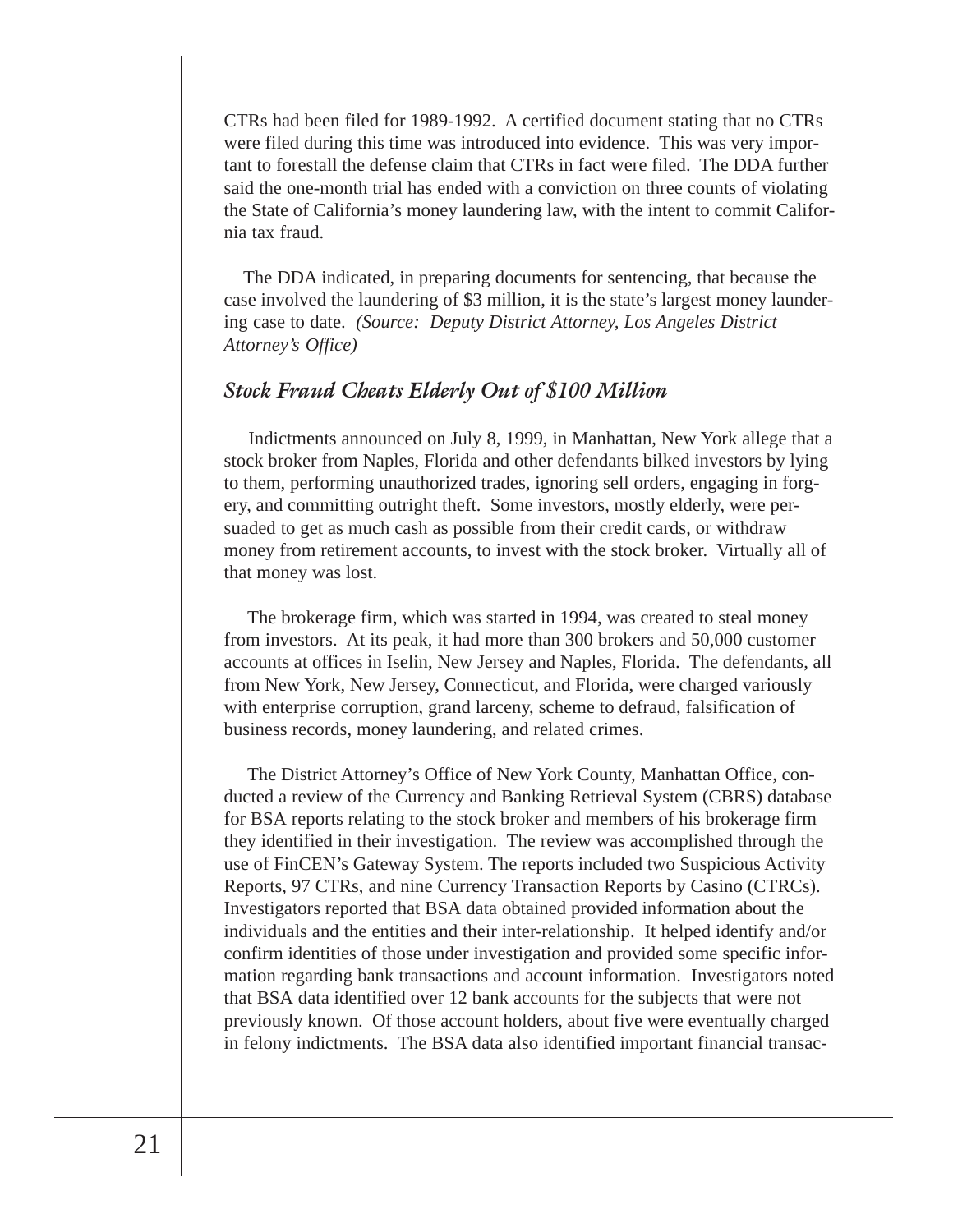tions in Atlantic City, New Jersey. Overall, Gateway saved the investigators time and effort, and helped focus investigative resources more efficiently.

 The Manhattan District Attorney's Office has begun a civil court proceeding to recover \$99,269,688 as the proceeds of the defendants' criminal acts. *(Source: Investigators, District Attorney's Office of New York County, Manhattan Office)*

#### Man Pleads Guilty to Laundering \$5.9 Million in Drug Proceeds

 An individual from Catlettsbury, Kentucky pleaded guilty in U.S. District Court on May 19, 1999, to laundering \$5.9 million in drug proceeds from the sale of marijuana in West Virginia and Kentucky. The indictment alleged that the individual, his brothers, his stepbrother, and three other suspects, conspired to sell marijuana and transfer the profits between bank accounts in West Virginia, Kentucky, Ohio, and Florida in an effort to make the money appear legitimate.

 The Cabell County Federal Drug Task Force, which consists of FBI, IRS Criminal Investigation Division (CID) agents, West Virginia State Police, Cabell County Sheriff's Office, and Huntington City Police Department officers, conducted an investigation which targeted the individual. The task force requested the West Virginia Intelligence Exchange to conduct a review of the Currency and Banking Retrieval System (CBRS) database for BSA reports relating to members of this drug trafficking organization. This review was accomplished through FinCEN's Gateway System. The reports included one Suspicious Activity Report and 17 CTRs. The analyst said information obtained from BSA data helped them to identify assets, and to locate bank accounts used by this drug trafficking organization.

 As part of a plea agreement, the individual admitted to laundering money from 1992 to 1996, and to selling marijuana during that period. He also agreed to cooperate in forfeiting money and other property, including three luxury cars, six homes, and a warehouse. *(Source: Analyst, West Virginia State Police)*

#### Reports Filed under the BSA Critical to Largest Medicaid Fraud Case in the Nation

 The Newark U.S. Attorney's Office and the IRS utilized reports filed under the BSA to help build the largest Medicaid fraud case in the nation to date. This multi-agency investigation, also involving the FBI and the FDA, uncovered a New Jersey pharmacist who defrauded the Medicaid program by fraudulently obtaining Medicaid numbers and prescription slips and then falsely billing federal and state medical assistance programs for prescription items that were never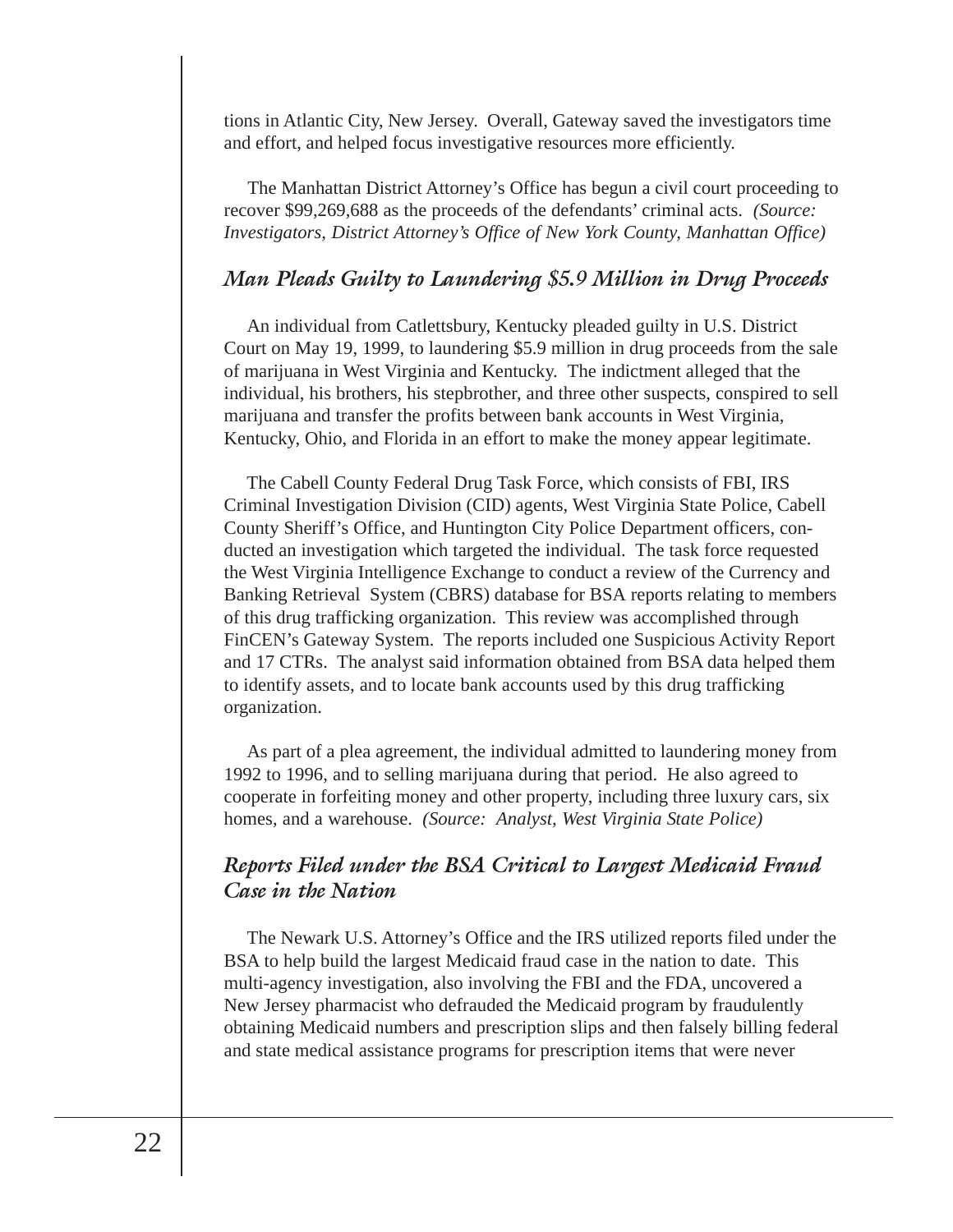dispensed. Reports filed under the BSA helped investigators piece together their case. Once the primary target of the investigation became a cooperative defendant, investigators were also able to bring to culmination three other associated cases. Using the forfeiture procedures available in money laundering cases, the government has recovered a total of \$5.5 million in fraud proceeds that the subjects laundered through various bank and investment accounts. (*Source: U.S. Attorney's Office, New Jersey and IRS*)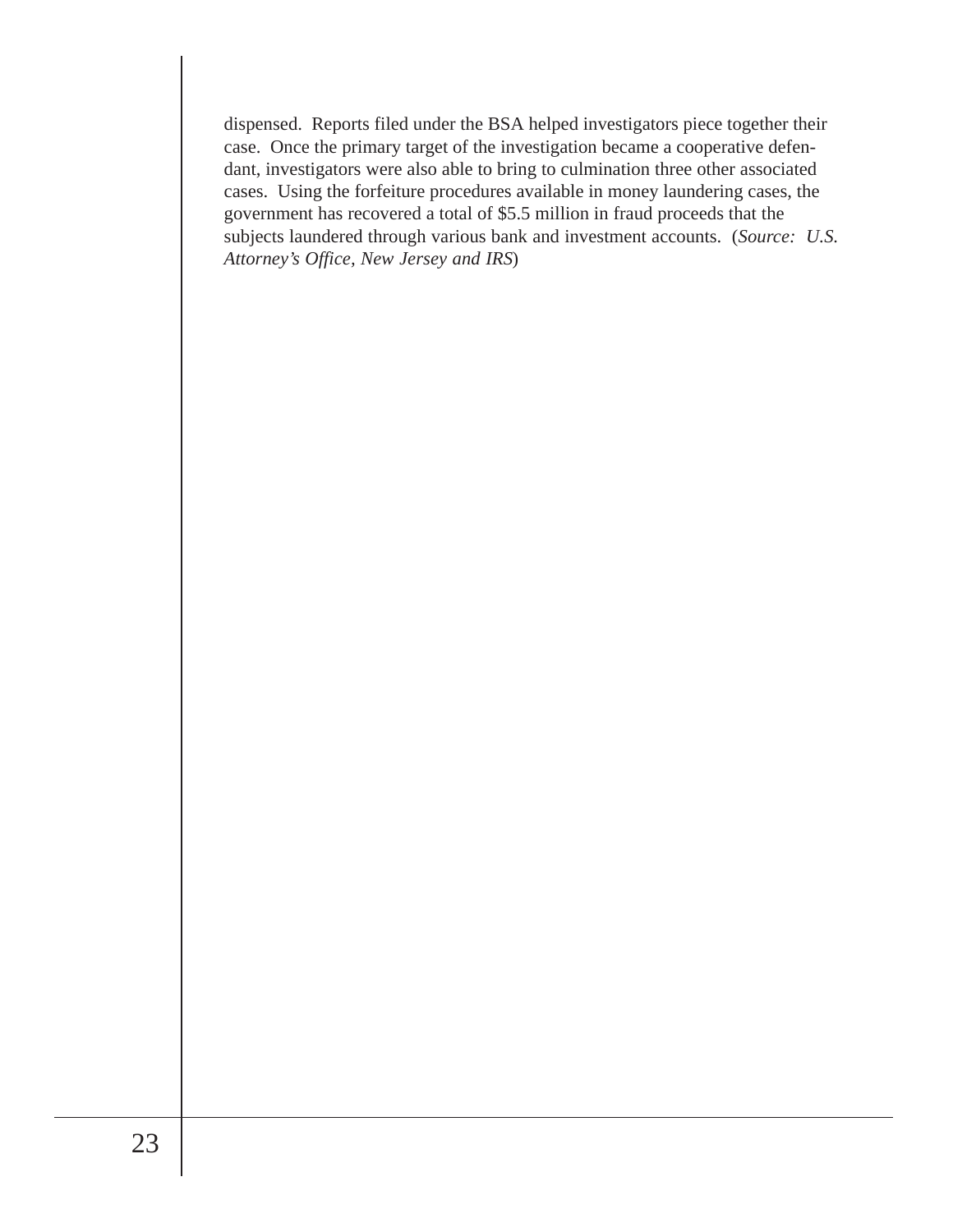## Section 4 Tips on SAR Form Preparation & Filing

The information obtained from the filing of SARs plays an important role in identifying potential and actual illegal activities, such as money laundering, fraud and abuse, and it assists in the detection and prevention of the flow of illicit funds through our financial system. For these reasons, it is critical that the information being conveyed in SAR filings be as accurate and complete as is possible. The following tips will assist in ensuring the accuracy and completeness of SAR filings:

- The narrative section of the SAR should provide a detailed description of the known or suspected violation of law or suspicious activity. While detailed suspect information may not always be available (*e.g.,* in situations involving non-account holders), such information should be included to the maximum extent possible.
- Supporting documents should *never* be attached to a SAR form. If a filer has **The State** documentation relating to the suspicious activity being reported, reference should be made to the existence of the documentation in the narrative section of the SAR form. However, the actual documentation should be maintained on file at the organization for a minimum period of five years.
- Filers are encouraged to adopt and utilize a *standardized* format for identifying the reporting organization on the SAR form (*e.g.*, Community Bank of the U.S.A., or Community Bank of the United States of America). Along with the organization name and EIN, a complete address, including city, state, and zip code, should always be included on the SAR form.
- A SAR should *always* identify the organization's primary Federal regulator.
- When reporting the "total dollar amount involved in known or suspicious activity," only whole dollar amounts should be listed, no cents (*e.g.*, indicate \$10,000, **not** \$10,000.74). If there is no actual dollar amount connected to the suspicious activity, "0" should be entered on the form. Monetary values reflected on the SAR form should always be entered as U.S. dollars. If a suspicious transaction involves a foreign currency, indicate this fact in the narrative section of the SAR form--also provide the type/name of the foreign currency, the amount of the transaction, and the conversion rate used to reach the U.S. dollar figure.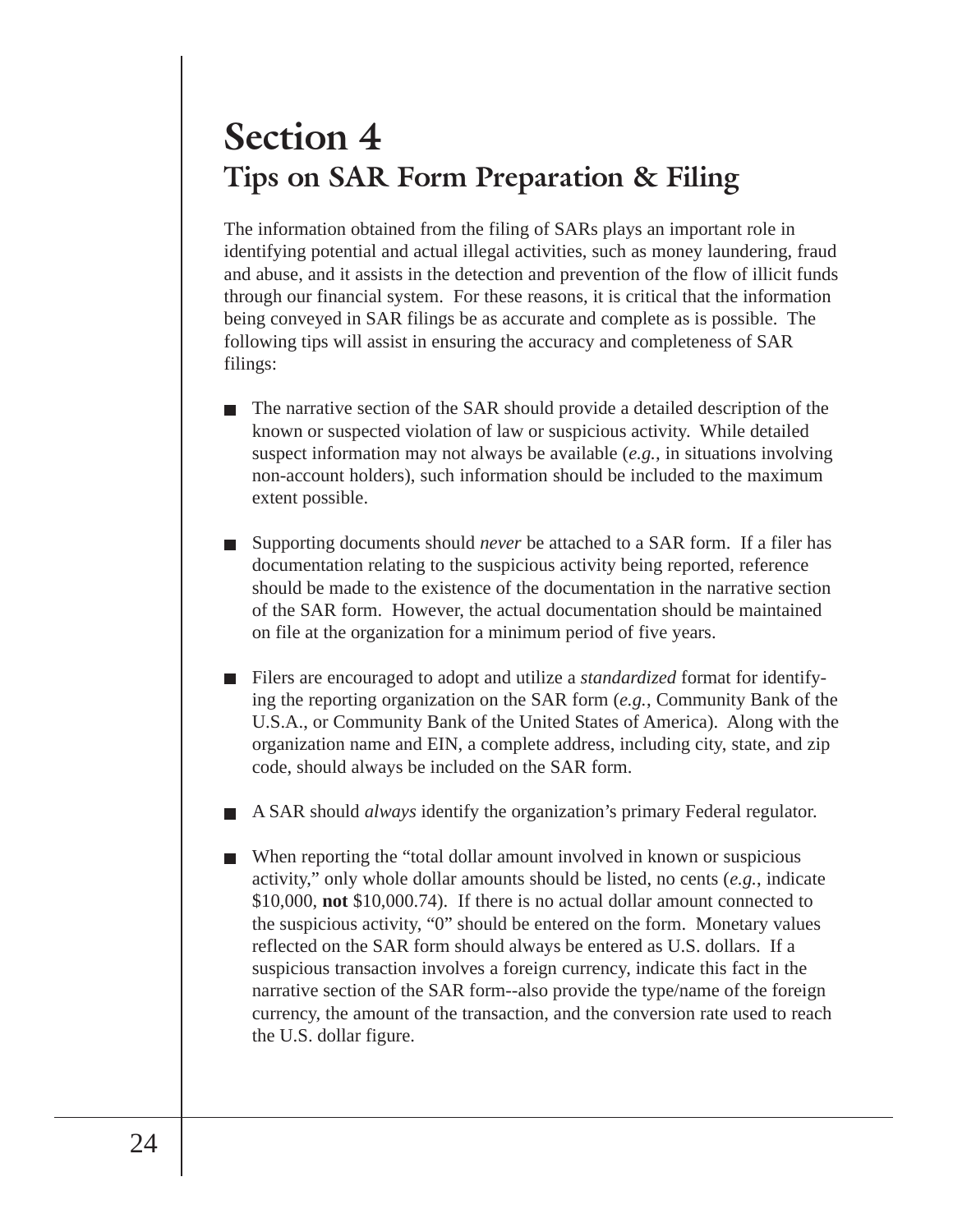■ SARs are *properly filed* with the IRS' Detroit Computing Center (DCC). Magnetically filed (disk) and paper SARs should be addressed to "FinCEN, Detroit Computing Center, P.O. Box 33980, Detroit, MI 48232-0908."

#### SAR Form Completion—National Overview

The following chart provides a statistical breakout of the percentage completion rate for each field on the SAR form for all SARs in the national database (approximately 400,000 records at time of this report). Each row of the chart is keyed to successive fields on the SAR form. Additional columns represent all financial institutions, grouped under the appropriate regulator as reported by the institution. Intersection of a row and column shows the percentage completion rate for the specific field for all financial institutions for each regulator, and indicates if the percentage completion rate varies statistically above (A) or below (B) the national average for that field. (The "Other" column represents SARs filed either by non-bank financial institutions or by banks that did not identify their regulator.)

|                 |                                  | <b>FRB</b>   | <b>FDIC</b> | <b>NCUA</b>  | <b>OCC</b>      | 0TS          | <b>OTHER</b> |
|-----------------|----------------------------------|--------------|-------------|--------------|-----------------|--------------|--------------|
| <b>Field</b>    | <b>Number of Filings</b>         | 18,064       | 21,352      | 3,948        | 78,108          | 16,363       | 258,582      |
| 1               | Report Type                      | 93.62A       | 93.11A      | 96.22A       | 92.41A          | 91.70A       | 7.00B        |
| $\overline{2}$  | Name of Financial Institution    | 98.64        | 98.45       | 97.24        | 99.49A          | 99.29        | 98.17B       |
| 3               | Primary Federal Regulator        | 100.00A      | 100.00A     |              | 100.00A 100.00A | 100.00A .00B |              |
| 4               | Address of Financial Institution | 99.96        | 99.98       | 99.86        | 99.98           | 99.99        | 99.86        |
| 5               | City                             | 99.97        | 99.99       | 99.92        | 99.99           | 99.99        | 99.87        |
| 6               | <b>State</b>                     | 99.88        | 99.95       | 99.86        | 99.99           | 99.97        | 99.76        |
| 7               | Zip Code                         | 99.81        | 99.86       | 99.76        | 99.97           | 99.96        | 99.72        |
| 8               | EIN or TIN                       | 94.62        | 95.81       | 80.50B       | 98.02A          | 98.15A       | 92.89B       |
| 10              | Address of Branch Office(s)      | 100          | 100         | 100          | 100             | 100          | 100          |
| 15a             | Account Number(s) Affected       | 76.26B       | 81.51A      | 81.97A       | 83.19A          | 86.74A       | 72.24B       |
| 15 <sub>b</sub> | Account Number(s) Affected       | 9.26B        | 13.70A      | 11.65        | 11.2            | 12.39A       | 10.00B       |
| 16              | Related Accounts Closed?         | $\mathbf{0}$ | 0           | $\mathbf{0}$ | $\mathbf{0}$    | $\mathbf{0}$ | 0            |
| 17,18,19        | Suspect Name                     | 98.74        | 99.37       | 98.74        | 99.59           | 99.7         | 99.33        |
| 20              | Address                          | 86.43B       | 93.32A      | 95.24A       | 89.07B          | 97.04A       | 91.18        |
| 21              | SSN, EIN, or TIN                 | 65.76B       | 79.71A      | 85.99A       | 71.35A          | 78.04A       | 67.39B       |
| 22              | City                             | 88.10B       | 93.46A      | 95.09A       | 89.29B          | 97.05A       | 91.26        |
| 23              | <b>State</b>                     | 84.88B       | 91.31A      | 94.37A       | 86.92B          | 92.94A       | 88.32        |
| 24              | Zip Code                         | 80.06B       | 89.24A      | 93.50A       | 84.63B          | 92.16A       | 85.82        |
|                 |                                  |              |             |              |                 |              |              |

#### **SAR Form Completion Rate—National Database**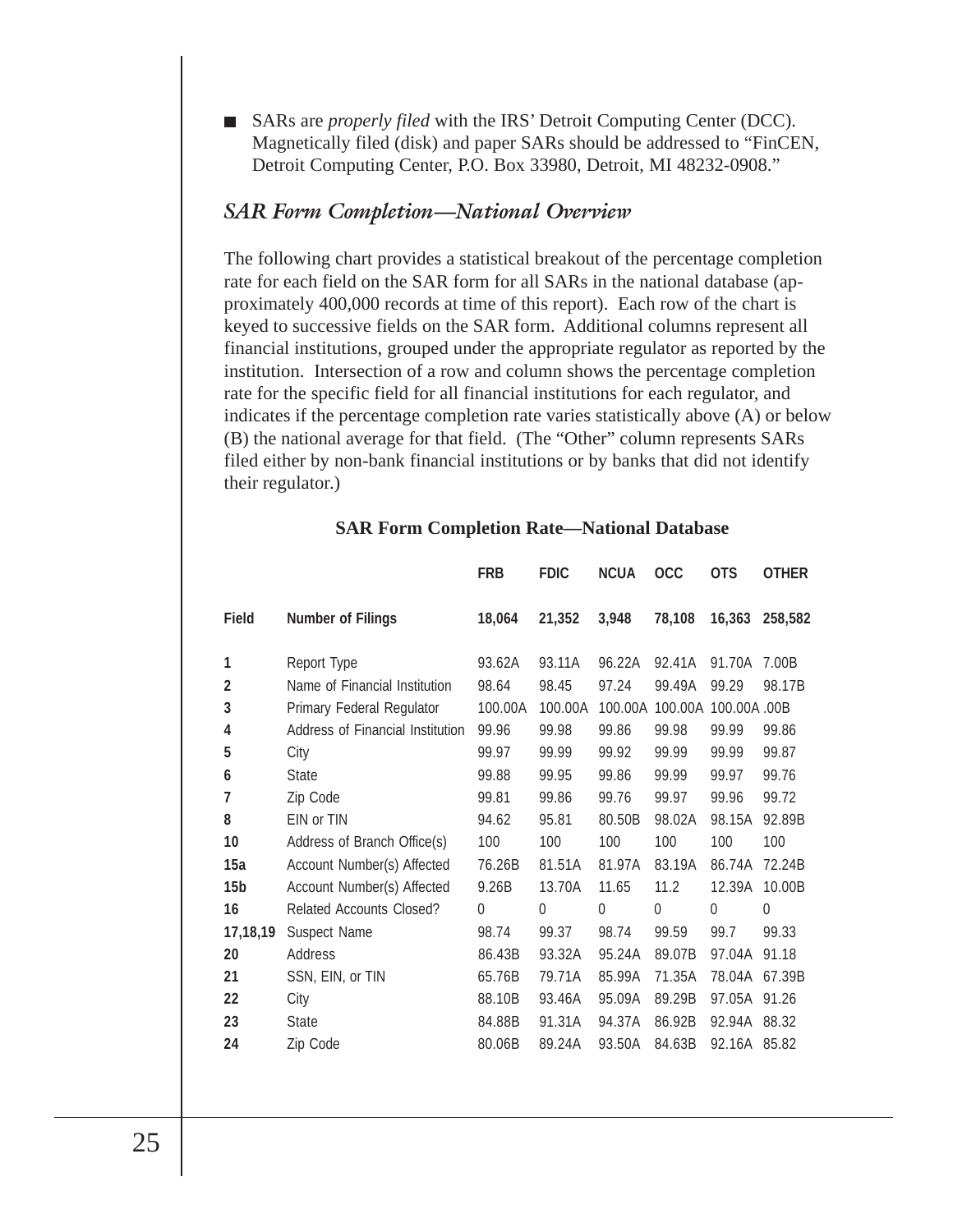| 25                                                                                               | Country                           | 63.68A           | 46.85B         | 28.03B           | 60.20A                        | 62.72A 42.14B    |                  |
|--------------------------------------------------------------------------------------------------|-----------------------------------|------------------|----------------|------------------|-------------------------------|------------------|------------------|
| 26                                                                                               | Date of Birth                     | 55.81            | 62.42A         | 88.29A           | 52.20B                        | 71.13A           | 55.11B           |
| 27                                                                                               | Phone Number - Residence          | 53.34B           | 62.43A         | 85.45A           | 46.79B                        | 73.11A           | 56.75A           |
| 28                                                                                               | Phone Number - Work               | 33.08B           | 43.82A         | 42.80A           | 39.06A                        | 46.93A           | 35.07B           |
| 29                                                                                               | Occupation                        | 49.77A           | 66.00A         | 59.64A           | 41.79B                        | 46.25            | 44.97B           |
| $30a-d$                                                                                          | Forms of Identification           | 42.20B           | 58.47A         | 71.61A           | 39.18B                        | 66.31A           | 47.54A           |
| 30 <sub>e</sub>                                                                                  | <b>IDN Number</b>                 | 34.47B           | 49.86A         | 52.84A           | 34.06B                        | 61.23A 39.25B    |                  |
| 30f                                                                                              | <b>Issuing Authority</b>          | 31.23B           | 44.81A         | 41.79A           | 31.10B                        | 57.77A           | 34.89B           |
| 31                                                                                               | Relationship to Fin Inst          | 0                | 0              | $\boldsymbol{0}$ | $\boldsymbol{0}$              | $\boldsymbol{0}$ | 0                |
| 32                                                                                               | Insider Suspect Still Affiliated? | $\boldsymbol{0}$ | 0              | $\mathbf 0$      | $\boldsymbol{0}$              | 0                | 0                |
| 33                                                                                               | Date: Susp/Term/Resign            | $\mathbf{0}$     | 0              | 0                | $\boldsymbol{0}$              | 0                | 0                |
| 34                                                                                               | Admission/Confession              | $\mathbf{0}$     | 0              | $\mathbf 0$      | $\mathbf 0$                   | $\mathbf 0$      | 0                |
| 35                                                                                               | Suspicious Activity Date          | 90.96B           | 90.54B         | 87.74B           | 96.84A                        | 97.81A           | 93.34B           |
| 36                                                                                               | Violation Dollar Amount           | 100              | 100            | 100              | 100                           | 100              | 100              |
| $37a-r$                                                                                          | Violation                         | 83.12B           | 98.10A         | 95.98            | 97.96A                        | 96.95            | 96.09            |
|                                                                                                  | 37r-desc Violation (Other)        | 97.37A           | 98.23A         | 97.39A           | 95.78A                        | 97.33A           | 5.37B            |
| 38                                                                                               | Loss Prior to Recovery            | 100              | 100            | 100              | 100                           | 100              | 100              |
| 39                                                                                               | Amount of Recovery                | 100              | 100            | 100              | 100                           | 100              | 100              |
| 40                                                                                               | Soundness Affected?               | 100.00A          | 100.00A        |                  | 100.00A 100.00A 100.00A 7.51B |                  |                  |
| 41                                                                                               | Bonding Co. Notified?             | 0                | 0              | $\mathbf 0$      | 0                             | $\mathbf 0$      | $\boldsymbol{0}$ |
| 42                                                                                               | Law Enforce Referral              | 17.78            | 23.59A         | 33.40A           | 13.95B                        | 15.43B           | 20.54A           |
| 43                                                                                               | Address                           | 13.59            | 17.85A         | 25.80A           | 10.46B                        | 12.97B           | 15.96A           |
| 44                                                                                               | City                              | 15.5             | 19.81A         | 28.43A           | 12.12B                        | 13.87B           | 17.74A           |
| 45                                                                                               | <b>State</b>                      | 15.44            | 19.81A         | 28.03A           | 12.13B                        | 13.94B           | 17.61A           |
| 46                                                                                               | Zip Code                          | 13.76B           | 18.53A         | 25.61A           | 10.81B                        | 13.16B           | 16.79A           |
| 47,48,49                                                                                         | Witness Name                      | 98.64            | 99.22          | 98.56            | 99.13                         | 99.13            | 98.72            |
| 50                                                                                               | Address                           | 80.35B           | 88.6           | 92.56A           | 88.58                         | 96.29A 89.68A    |                  |
| 51                                                                                               | <b>SSN</b>                        | 39.48B           | 58.89A         | 75.00A           | 36.84B                        | 51.93A           | 47.60A           |
| 52                                                                                               | City                              | 85.74            | 90.41A         | 91.72A           | 78.81B                        | 94.81A 87.83A    |                  |
| 53                                                                                               | <b>State</b>                      | 89.69A           | 91.31A         | 91.30A           | 76.99B                        | 94.74A 87.25A    |                  |
| 54                                                                                               | Zip Code                          | 76.26B           | 85.82A         | 90.19A           | 73.01B                        | 93.24A 84.09A    |                  |
| 55                                                                                               | Date of Birth                     | 29.18A           | 39.08A         | 55.73A           | 23.80A                        | 34.84A 10.76B    |                  |
| 56                                                                                               | <b>Title</b>                      | $\mathbf{0}$     | 0              | $\mathbf{0}$     | $\mathbf{0}$                  | 0                | 0                |
| 57                                                                                               | Phone Number                      | 69.43B           | 86.57B         | 89.35            | 91.94A                        | 90.97A 89.55A    |                  |
| 58                                                                                               | Interviewed?                      | $\mathbf{0}$     | 0              | 0                | 0                             | 0                | $\boldsymbol{0}$ |
| 59,60,61                                                                                         | Preparer Information              | 98.26A           | 97.20A         | 95.90A           | 98.83A                        | 98.87A 7.20B     |                  |
| 62                                                                                               | <b>Title</b>                      | 97.68A           | 96.89A         | 93.91A           | 98.65A                        | 98.53A 6.97B     |                  |
| 63                                                                                               | Phone Number                      | 0                | 0              | $\mathbf{0}$     | $\mathbf{0}$                  | 0                | 0                |
| 64                                                                                               | Date                              | 0                | $\overline{0}$ | 0.02             | 0                             | 0                | 0                |
|                                                                                                  | 65,66,67 Contact for Assistance   | 67.04A           | 60.45A         | 42.92A           | 43.89A                        | 58.60A 3.81B     |                  |
| 68                                                                                               | <b>Title</b>                      | 66.40A           | 59.13A         | 40.14A           | 43.45A                        | 58.30A 3.75B     |                  |
| Part VII                                                                                         | Narrative                         | 97.60A           | 94.69          | 76.33B           | 98.23A                        | 99.05A 93.08B    |                  |
| $A =$ Statistically above the national average<br>$B =$ Statistically below the national average |                                   |                  |                |                  |                               |                  |                  |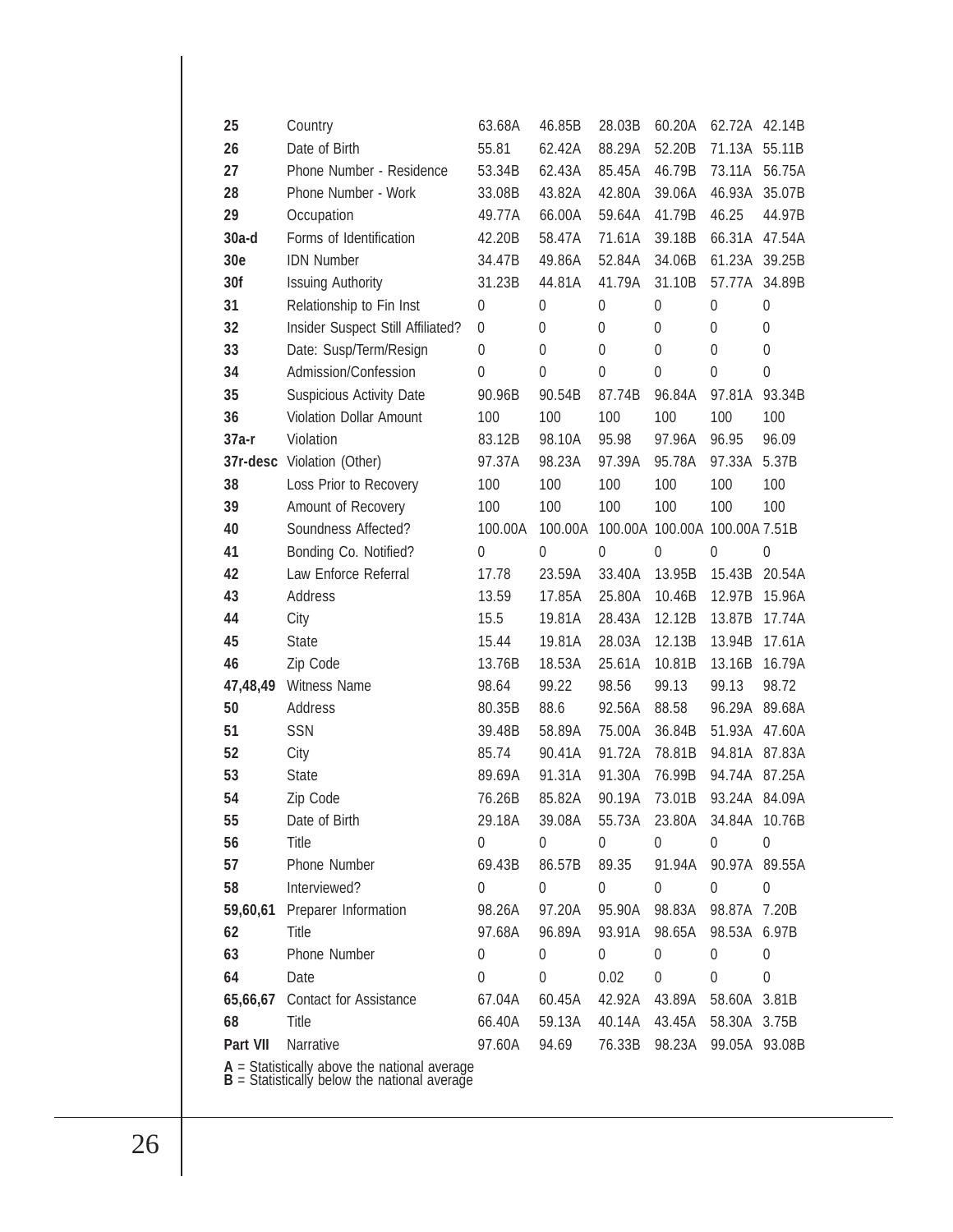## Section 5 Issues & Guidance

This section of the *SAR Activity Review* discusses current issues of common interest raised with regard to the preparation and filing of SARs. The discussion is intended to identify SAR-related issues and then provide explanations so that filing organizations can reasonably address these issues. This section represents the collective opinions of the government agencies that require organizations to file SARs.

#### Repeated SAR Filings on the Same Activity

One of the purposes of filing SARs is to identify violations or potential violations of law to the appropriate law enforcement authorities for criminal investigation. This is accomplished by the filing of a SAR that identifies the activity of concern. Should this activity continue over a period of time, it is useful for such information to be made known to law enforcement (and the bank supervisors). As a general rule of thumb, organizations should report continuing suspicious activity with a report being filed at least every 90 days. This will serve the purposes of notifying law enforcement of the continuing nature of the activity, as well as provide a reminder to the organization that it must continue to review the suspicious activity to determine if other actions may be appropriate, such as terminating its relationship with the customer or employee that is the subject of the filing.

#### Cessation of Relationship/Closure of Account

The closure of a customer account as the result of the identification of suspicious activity is a determination for an organization to make in light of the information available to the organization. A filing of a SAR, on its own, should not be the basis for terminating a customer relationship. Rather, a determination should be made with the knowledge of the facts and circumstances giving rise to the SAR filing, as well as other available information that could tend to impact on such a decision. It may be advisable to include the organization's counsel, as well as other senior staff, in such determinations.

#### Timing for SAR filings

The SAR rules require that a SAR be filed no later than 30 calendar days from the date of the initial detection of the suspicious activity, unless no suspect can be identified, in which case, the time period for filing a SAR is extended to 60 days.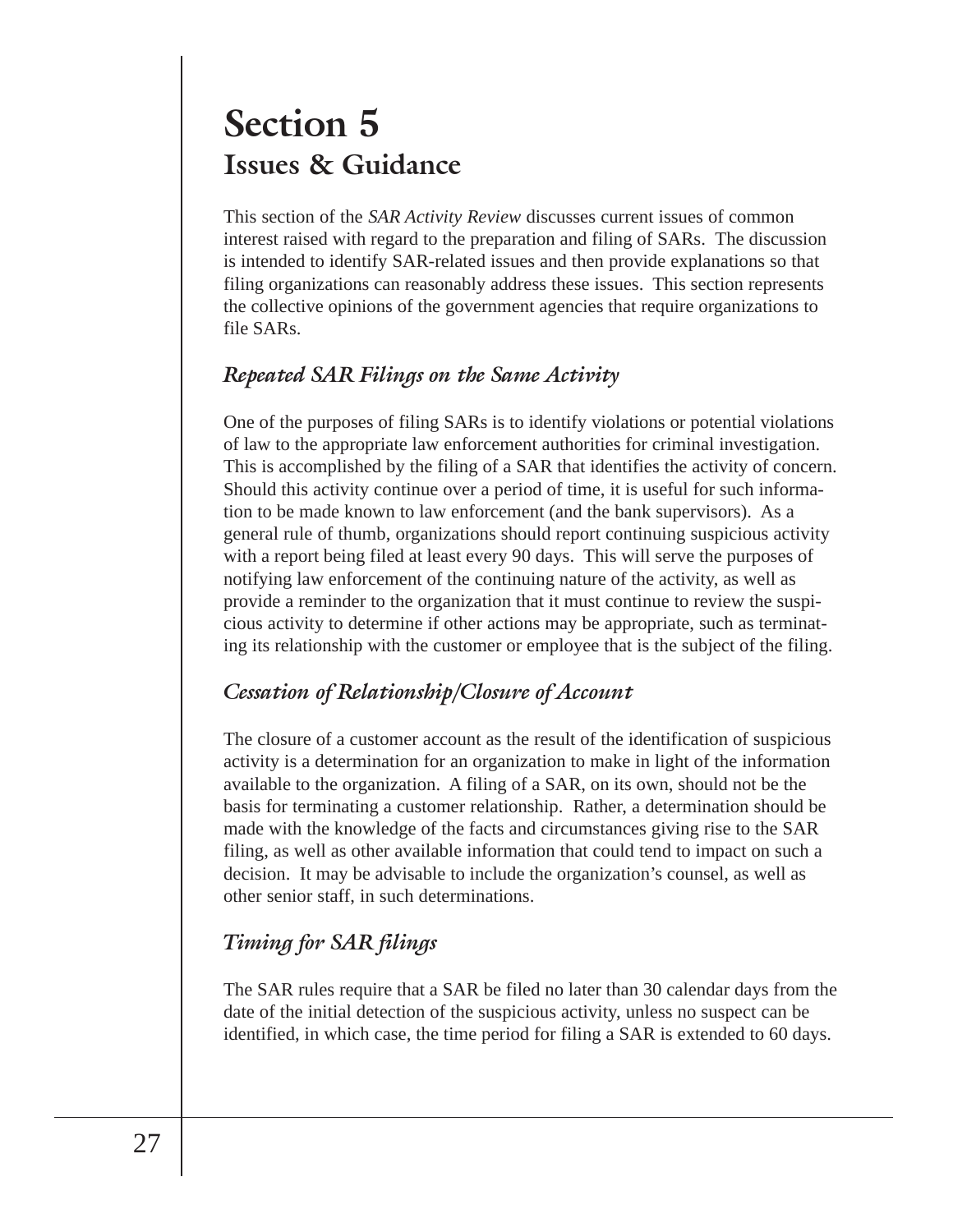It may be appropriate for organizations to conduct a review of the activity to determine whether a need exists to file a SAR. The fact that a review of customer activity or transactions is determined to be necessary is not necessarily indicative of the need to file a SAR, even if a reasonable review of the activity or transactions might take an extended period of time. The time to file a SAR starts when the organization, in the course of its review or on account of other factors, reaches the position in which it knows, or has reason to suspect, that the activity or transactions under review meets one or more of the definitions of suspicious activity.

Of course, an expeditious review, wherever possible, is recommended and can be of significant assistance to law enforcement. In situations involving violations of law requiring immediate attention, the organization should immediately notify appropriate law enforcement and supervisory authorities, in addition to filing a SAR.

#### Disclosure of SARs and Underlying Suspicious Activity

Federal law  $(31 \text{ U.S.C. } 5318(g)(2))$  prohibits the notification of any person that is involved in the activity being reported on a SAR that the activity has been reported. This prohibition effectively precludes the disclosure of a SAR or the fact that a SAR has been filed. However, this prohibition does not preclude, under federal law, a disclosure in an appropriate manner of the facts that are the basis of the SAR, so long as the disclosure is not made in a way that indicates or implies that a SAR has been filed or that the information is included on a filed SAR.

The prohibition against disclosure can raise special issues when SAR records are sought by subpoena or court order. The SAR regulations direct organizations facing those issues to contact their primary supervisor, as well as FinCEN, to obtain guidance and direction on how to proceed. In several matters to date, government agencies have intervened to ensure that the protection for filing organizations and the integrity of the data contained within the SAR database remain intact.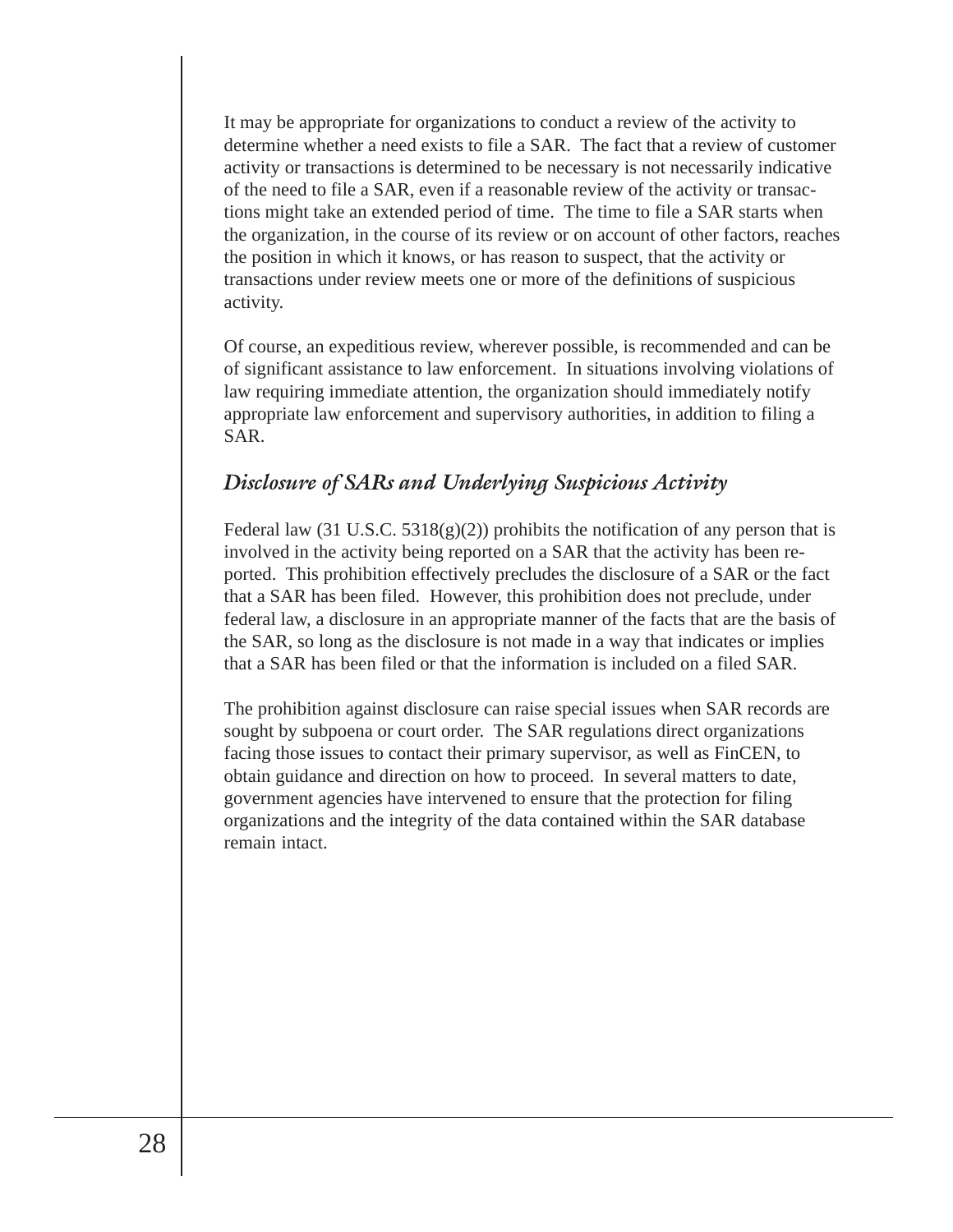## Section 6 Industry Forum

In each issue of the *SAR Activity Review*, representatives from the financial services industry will offer insight into some aspect of fraud prevention. In this issue, the American Bankers Association (ABA) offers their "Check Fraud Loss Report" from the first quarter of 2000. One interesting statistic is the relatively high percentage of losses due to new account fraud in the western part of the U.S. For more information, please contact John Byrne, ABA Senior Counsel and Compliance Manager, at jbyrne@aba.com.

#### *CHECK FRAUD LOSS REPORT First Quarter 2000*

#### **National Summary**

#### **TOP FIVE LOSS CATEGORIES** (by Number of Accounts)

- Return losses excluding closed accounts, NSFs, and stop payment (other return loss reasons) (1)\*
- 2. Forged maker's signature (3)
- 3. Counterfeit (2)
- 4. NSFs (4)
- 5. Closed accounts (6)

Last quarter's rank in parentheses.

- Check-related losses decreased from \$1.12 per transaction account to \$0.94 in the first quarter. A year ago, check-related losses totaled \$1.26 per transaction account.
- Compared with the same period a year ago, losses were lower in the Northeast, Southeast, and West, but were higher in the Central and Southwest regions. By type of fraud, lower losses were reported for most categories. The most significant improvement appears to be losses associated with return items.
- The Central region had the highest losses (at \$1.41 per transaction account), followed by the Southwest (\$1.18), West (\$1.02), Southeast (\$0.90), and Northeast (\$0.65) regions.
- "Other return loss reasons" was the leading loss category in the Central, Southwest, and West regions. In the Northeast and Southeast, the top loss category was counterfeit. A year ago, the leading loss categories included counterfeit (the Northeast) and "other return loss reasons" (all other regions).
- Combining all classifications, losses per case averaged \$1,838, down from \$2,007 in the fourth quarter and \$1,972 a year ago. Losses per case averaged \$1,307 in the West, \$1,649 in the Southwest, \$2,425 in the Southeast, \$3,028 in the Northeast, and \$3,185 in the Central region.
- New account losses amounted to \$0.19 per transaction account or \$6.04 per new account opened, compared with \$0.31 and \$8.01, respectively in the fourth quarter, and \$0.38 and \$8.70, respectively, a year ago. Except for the West, all regions reported a decrease in new account losses in the first quarter. The West experienced an increase in new account losses per new account opened.
- Nationally, 20 percent of fraud losses were associated with new accounts, a substantial improvement from the 30 percent in the first quarter 1999. By region, losses attributed to new accounts ranged from 7 percent in the Central region to 25 percent in the West.

Survey results reveal that losses associated with true name fraud appear to be rising, particularly in the Northeast.